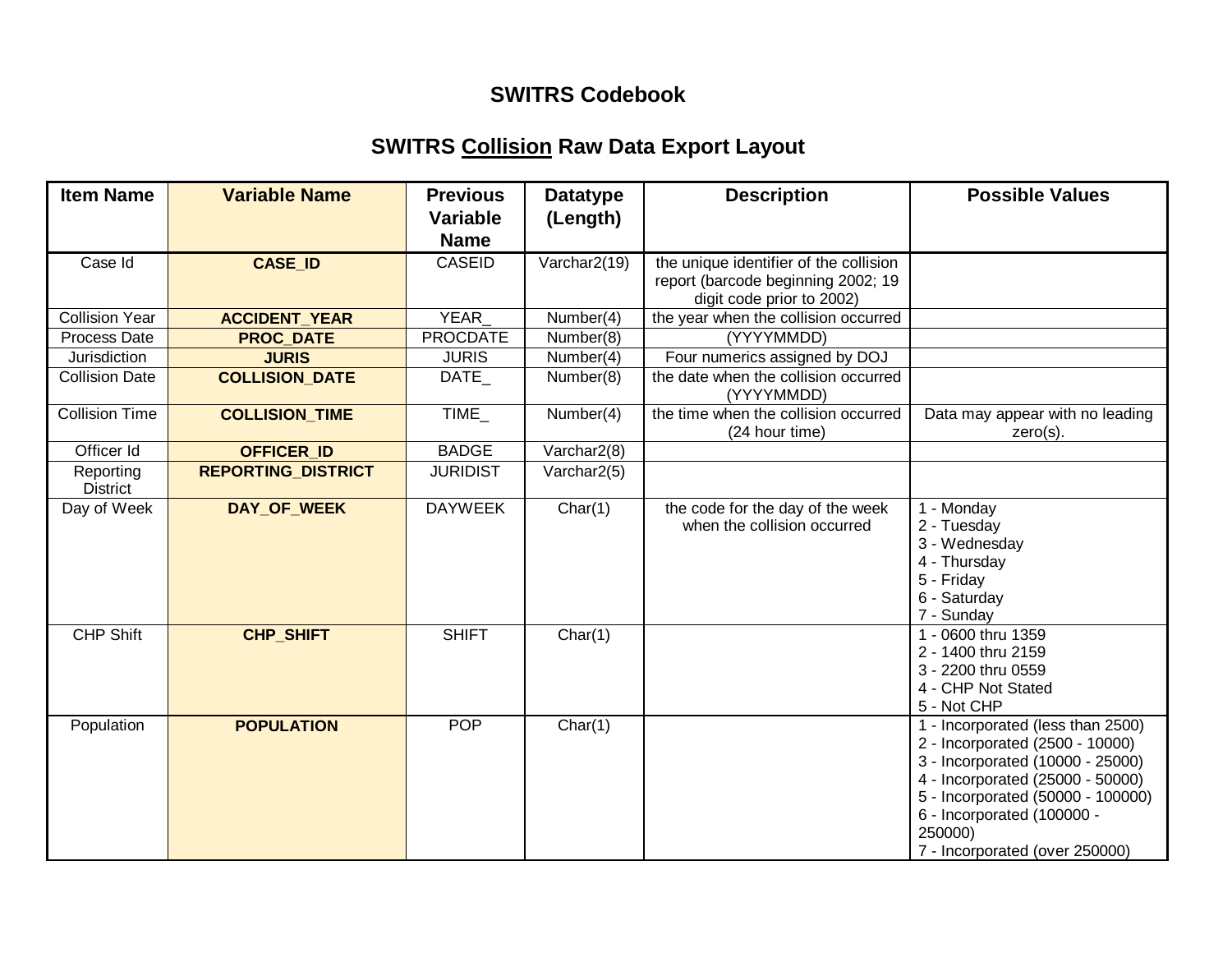|                                |                     |                 |             |                                                      | 9 - Unincorporated (Rural)<br>0 - University (Private Property)<br>- - Not Stated                                                                                                                                                                                                                                                                                                                                                                       |
|--------------------------------|---------------------|-----------------|-------------|------------------------------------------------------|---------------------------------------------------------------------------------------------------------------------------------------------------------------------------------------------------------------------------------------------------------------------------------------------------------------------------------------------------------------------------------------------------------------------------------------------------------|
| <b>County City</b><br>Location | CNTY_CITY_LOC       | <b>LOCATION</b> | Varchar2(4) | the location code of where the<br>collision occurred | Data may appear with no leading<br>zero.                                                                                                                                                                                                                                                                                                                                                                                                                |
| Special<br>Condition           | <b>SPECIAL_COND</b> | <b>SPECIAL</b>  | Char(1)     |                                                      | 1 - Schoolbus on Public Roadway<br>(CHP Beat or CHP Adm Beat 901)<br>2 - State University (Also SFIA)<br>3 - Schoolbus Not on Public<br>Roadway (CHP Adm Beat 903)<br>4 - Offroad (Unimproved) (CHP<br>Adm Beat 906, 907)<br>5 - Vista Point or Rest Area (CHP<br>Adm Beat 903) or Scales or<br>Inspection Facility (CHP Com<br>Beat 860-898)<br>6 - Other Public Access<br>(Improved) (CHP Adm Beat 903)<br>0 - Not Above<br>- - Not Stated            |
| <b>Beat Type</b>               | <b>BEAT_TYPE</b>    | <b>BEATTYPE</b> | Char(1)     |                                                      | 1 - CHP State Highway<br>2 - CHP County Road Line<br>3 - CHP County Road Area<br>4 - Schoolbus on City Roadway<br>(CHP Adm Beat 901)<br>5 - Schoolbus not on Public<br>Roadway (CHP Adm Beat 903)<br>6 - Offroad (Unimproved) (CHP<br>Adm Beat 906, 907)<br>7 - Vista Point or Rest Area (CHP<br>Adm Beat 903) or Scales or<br>Inspection Facility (CHP Com<br>Beat 860-898)<br>8 - Other Public Access<br>(Improved) (CHP Adm Beat 903)<br>0 - Not CHP |
| <b>CHP Beat</b><br><b>Type</b> | CHP_BEAT_TYPE       | <b>CHPTYPE</b>  | Char(1)     |                                                      | 1 - Interstate<br>2 - US Highway<br>3 - State Route<br>4 - County Road Line<br>5 - County Road Area<br>A - Safety Services Program<br><b>Beats</b><br>S - Administrative Beats (900's)<br>0 - Not CHP                                                                                                                                                                                                                                                   |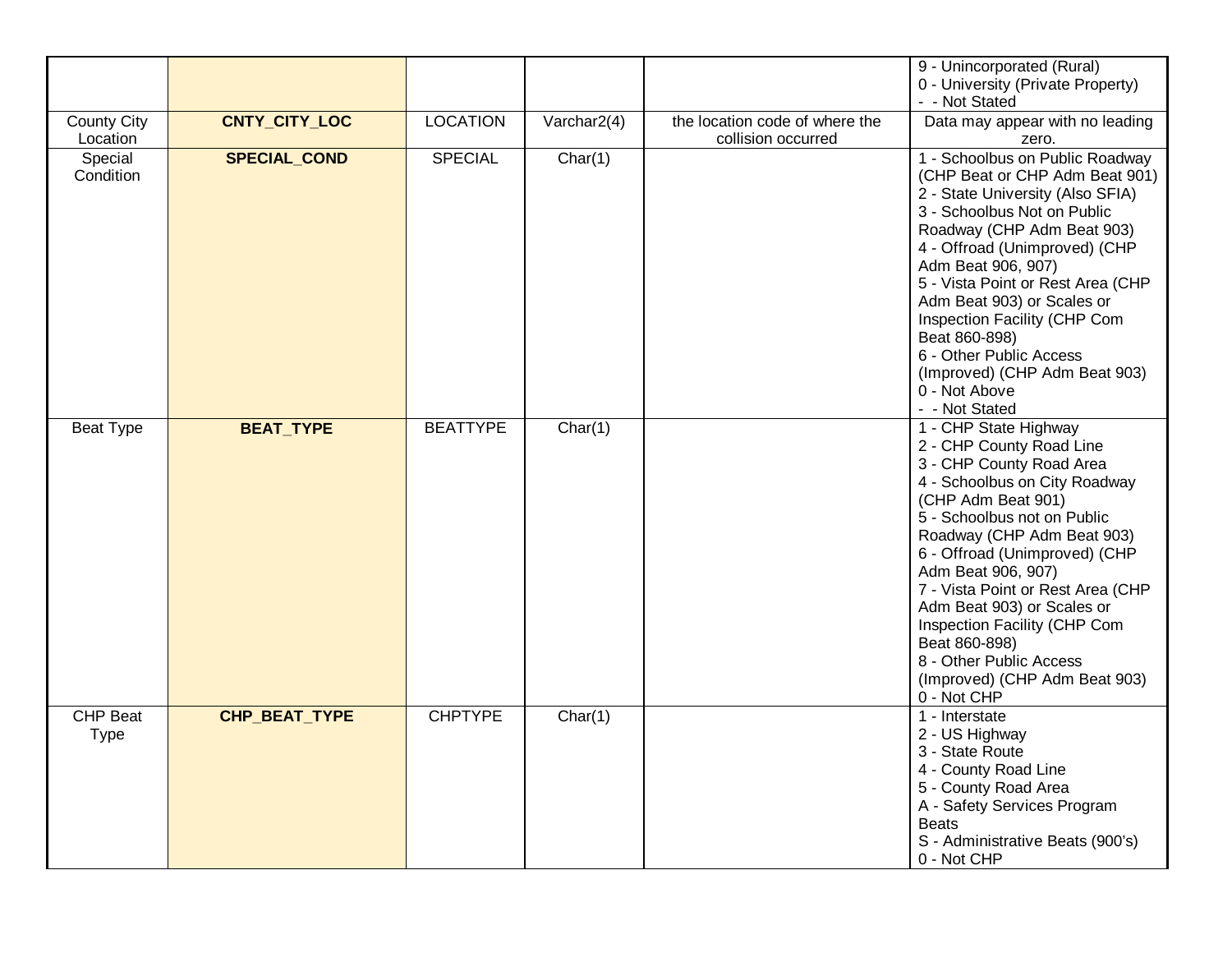|                      |                           |                  |                               |                                        | Contract City:                                  |
|----------------------|---------------------------|------------------|-------------------------------|----------------------------------------|-------------------------------------------------|
|                      |                           |                  |                               |                                        | 6 - US Highway                                  |
|                      |                           |                  |                               |                                        | 7 - State Route                                 |
|                      |                           |                  |                               |                                        | 8 - County Road Line                            |
|                      |                           |                  |                               |                                        | 9 - County Road Area                            |
| <b>City Division</b> | <b>CITY_DIVISION_LAPD</b> | <b>LAPDDIV</b>   | Char(1)                       |                                        | Includes blanks and dashes as not               |
| LAPD                 |                           |                  |                               |                                        | stated.                                         |
| <b>CHP Beat</b>      | CHP_BEAT_CLASS            | <b>BEATCLAS</b>  | Char(1)                       |                                        | 1 - CHP Primary                                 |
| <b>Class</b>         |                           |                  |                               |                                        | 2 - CHP Other                                   |
|                      |                           |                  |                               |                                        | 0 - Not CHP                                     |
| <b>Beat Number</b>   | <b>BEAT_NUMBER</b>        | <b>BEATNUMB</b>  | Varchar2(6)                   |                                        |                                                 |
| Primary Rd           | <b>PRIMARY_RD</b>         | <b>PRIMARYRD</b> | Varchar2(50)                  |                                        |                                                 |
| Secondary Rd         | <b>SECONDARY RD</b>       | <b>SECONDRD</b>  | Varchar2(50)                  |                                        |                                                 |
| <b>Distance</b>      | <b>DISTANCE</b>           | <b>DISTANCE</b>  | Number(9,2)                   |                                        | distance converted to feet                      |
| <b>Direction</b>     | <b>DIRECTION</b>          | <b>DIRECT</b>    | Char(1)                       |                                        | N - North                                       |
|                      |                           |                  |                               |                                        | E - East                                        |
|                      |                           |                  |                               |                                        | S - South                                       |
|                      |                           |                  |                               |                                        | W - West                                        |
|                      |                           |                  |                               |                                        | - or blank - Not Stated, in<br>Intersection     |
|                      | <b>INTERSECTION</b>       |                  |                               |                                        | Y - Intersection                                |
| Intersection         |                           | INTERSECT_       | Char(1)                       |                                        | N - Not Intersection                            |
|                      |                           |                  |                               |                                        | Blank - Not stated                              |
| Weather 1            | <b>WEATHER 1</b>          | <b>WEATHER1</b>  | Char(1)                       | the weather condition at the time of   | A - Clear                                       |
|                      |                           |                  |                               | the collision                          | <b>B</b> - Cloudy                               |
|                      |                           |                  |                               |                                        | C - Raining                                     |
|                      |                           |                  |                               |                                        | D - Snowing                                     |
|                      |                           |                  |                               |                                        | $E - Fog$                                       |
|                      |                           |                  |                               |                                        | F - Other                                       |
|                      |                           |                  |                               |                                        | G - Wind                                        |
|                      |                           |                  |                               |                                        | - - Not Stated                                  |
| Weather 2            | <b>WEATHER 2</b>          | WEATHER2         | Char(1)                       | the weather condition at the time of   | same as weather 1 above                         |
|                      |                           |                  |                               | the collision, if a second description |                                                 |
|                      |                           |                  |                               | is necessary                           |                                                 |
|                      |                           |                  |                               |                                        |                                                 |
| State Highway        | <b>STATE_HWY_IND</b>      | <b>STATEHW</b>   | Char(1)                       |                                        | Y - State Highway                               |
| Indicator            |                           |                  |                               |                                        | N - Not State Highway                           |
|                      |                           | <b>CALTRANC</b>  |                               |                                        | Blank - Not stated<br>Includes blanks and nulls |
| Caltrans<br>County   | <b>CALTRANS_COUNTY</b>    |                  | Char(3)                       |                                        |                                                 |
| Caltrans             | <b>CALTRANS_DISTRICT</b>  | <b>CALTRAND</b>  | $\overline{\text{Number}}(2)$ |                                        |                                                 |
| <b>District</b>      |                           |                  |                               |                                        |                                                 |
| <b>State Route</b>   | <b>STATE_ROUTE</b>        | <b>STROUTE</b>   | Number(3)                     |                                        | $\overline{0}$ = Not State Highway              |
| <b>Route Suffix</b>  |                           | <b>ROUTESUF</b>  | Char(1)                       |                                        |                                                 |
|                      | <b>ROUTE_SUFFIX</b>       |                  |                               |                                        |                                                 |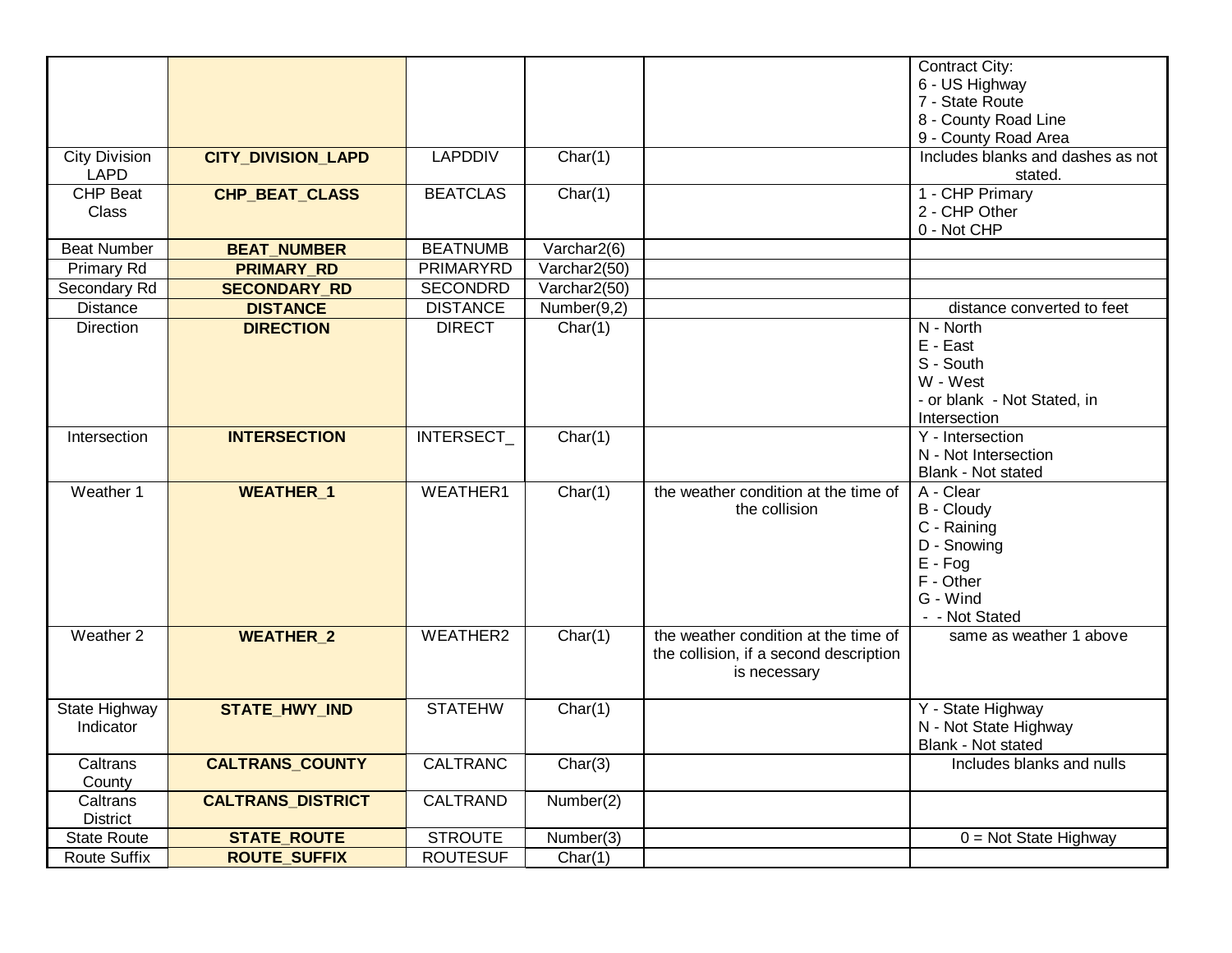| Postmile<br>Prefix             | <b>POSTMILE_PREFIX</b>     | <b>POSTPRE</b>  | Char(1)     |                                                                                                                                                                                                                                               |                                                                                                                                                                                                                                                                                              |
|--------------------------------|----------------------------|-----------------|-------------|-----------------------------------------------------------------------------------------------------------------------------------------------------------------------------------------------------------------------------------------------|----------------------------------------------------------------------------------------------------------------------------------------------------------------------------------------------------------------------------------------------------------------------------------------------|
| Postmile                       | <b>POSTMILE</b>            | <b>POSTMILE</b> | Number(6,3) |                                                                                                                                                                                                                                               |                                                                                                                                                                                                                                                                                              |
| <b>Location Type</b>           | <b>LOCATION TYPE</b>       | <b>LOCATYPE</b> | Char(1)     |                                                                                                                                                                                                                                               | H - Highway<br>I - Intersection<br>R - Ramp (or Collector)<br>- or blank - Not State Highway                                                                                                                                                                                                 |
| Ramp<br>Intersection           | <b>RAMP_INTERSECTION</b>   | <b>RAMP</b>     | Char(1)     |                                                                                                                                                                                                                                               | 1 - Ramp Exit, Last 50 Feet<br>2 - Mid-Ramp<br>3 - Ramp Entry, First 50 Feet<br>4 - Not State Highway, Ramp-<br>related, Within 100 Feet<br>5 - Intersection<br>6 - Not State Highway,<br>Intersection-related, Within 250<br>Feet<br>7 - Highway<br>8 - Not State Highway<br>- - Not Stated |
| Side Of<br>Highway             | SIDE_OF_HWY                | SIDEHW          | Char(1)     | Code provided by Caltrans Coders;<br>applies to divided highway, based<br>on nominal direction of route; for<br>single vehicle is same as nominal<br>direction of travel, overruled by<br>impact with second vehicle after<br>crossing median | N - Northbound<br>S - Southbound<br>E - Eastbound<br>W - Westbound<br>Blank - Not stated/not state<br>highway                                                                                                                                                                                |
| <b>Tow Away</b>                | <b>TOW_AWAY</b>            | <b>TOWAWAY</b>  | Char(1)     |                                                                                                                                                                                                                                               | Y - Yes<br>N - No                                                                                                                                                                                                                                                                            |
| Collision<br>Severity          | <b>COLLISION_SEVERITY</b>  | <b>CRASHSEV</b> | Char(1)     | the injury level severity of the<br>collision<br>(highest level of injury in collision)                                                                                                                                                       | $1 -$ Fatal<br>2 - Injury (Severe)<br>3 - Injury (Other Visible)<br>4 - Injury (Complaint of Pain)<br>$0 - PDO$                                                                                                                                                                              |
| Killed victims                 | <b>NUMBER_KILLED</b>       | <b>KILLED</b>   | Number(3)   | counts victims in the collision with<br>degree of injury of 1                                                                                                                                                                                 | 0 to N for each collision                                                                                                                                                                                                                                                                    |
| Injured victims                | <b>NUMBER_INJURED</b>      | <b>INJURED</b>  | Number(3)   | counts victims in the collision with<br>degree of injury of 2, 3, or 4                                                                                                                                                                        | 0 to N for each collision                                                                                                                                                                                                                                                                    |
| Party Count                    | <b>PARTY_COUNT</b>         | <b>PARTIES</b>  | Number(3)   | counts total parties in the collision                                                                                                                                                                                                         | 1 to N for each collision                                                                                                                                                                                                                                                                    |
| Primary<br>Collision<br>Factor | <b>PRIMARY_COLL_FACTOR</b> | <b>PCF</b>      | Char(1)     |                                                                                                                                                                                                                                               | A - (Vehicle) Code Violation<br>B - Other Improper Driving<br>C - Other Than Driver<br>D - Unknown<br>E - Fell Asleep<br>- - Not Stated                                                                                                                                                      |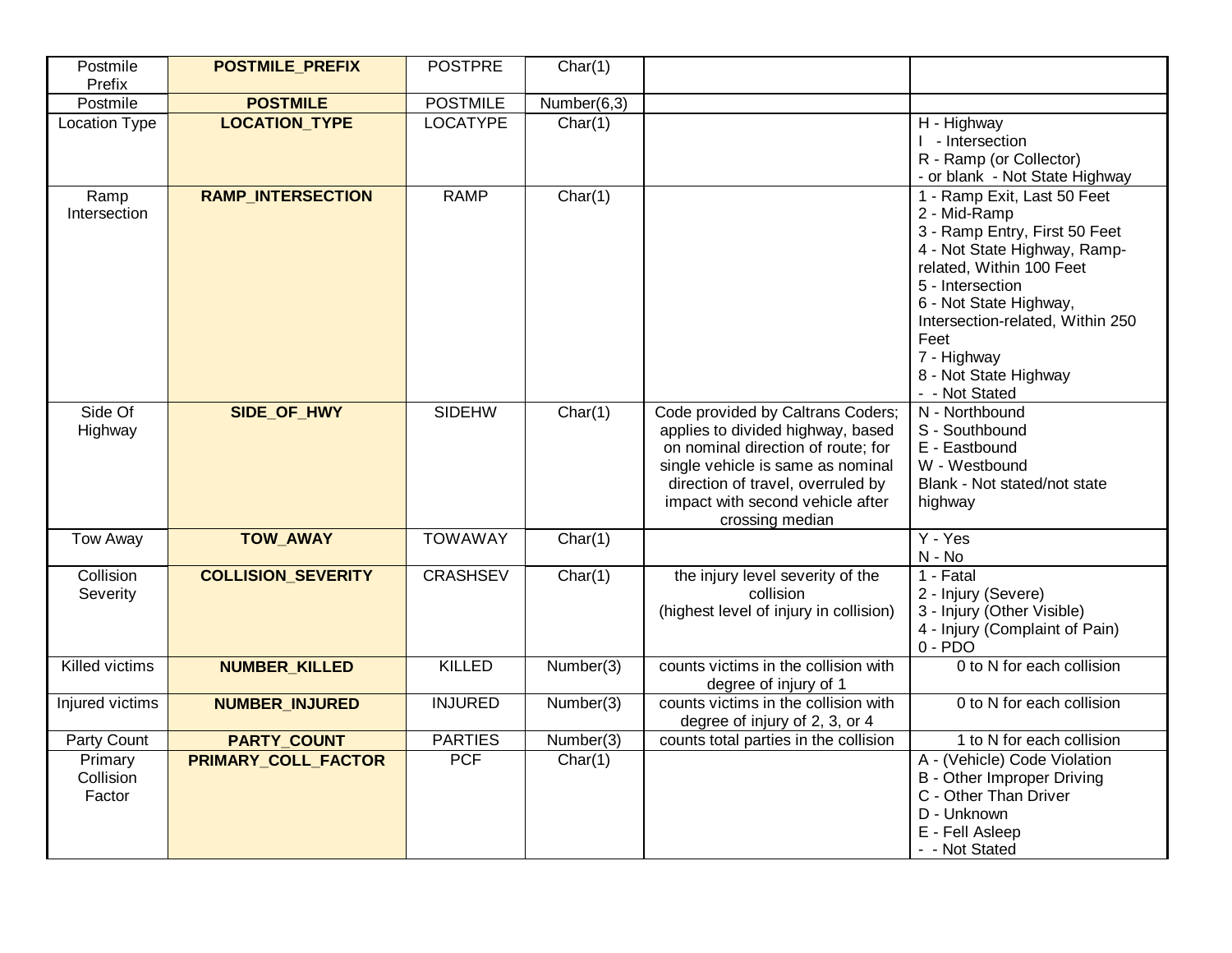| <b>PCF Violation</b><br>Code       | PCF_CODE_OF_VIOL         | <b>VIOLCODE</b> | Char(1)    | <b>B</b> - Business and Professions<br>C - Vehicle<br>H - City Health and Safety<br>I - City Ordinance<br>O - County Ordinance<br>P - Penal<br>S - Streets and Highways<br>W - Welfare and Institutions<br>- - Not Stated                                                                                                                                                                                                                                                                                                                                                                                                                                                                                                                                                 |
|------------------------------------|--------------------------|-----------------|------------|---------------------------------------------------------------------------------------------------------------------------------------------------------------------------------------------------------------------------------------------------------------------------------------------------------------------------------------------------------------------------------------------------------------------------------------------------------------------------------------------------------------------------------------------------------------------------------------------------------------------------------------------------------------------------------------------------------------------------------------------------------------------------|
| <b>PCF Violation</b><br>Category   | PCF_VIOL_CATEGORY        | <b>VIOLCAT</b>  | Char(2)    | 01 - Driving or Bicycling Under the<br>Influence of Alcohol or Drug<br>02 - Impeding Traffic<br>03 - Unsafe Speed<br>04 - Following Too Closely<br>05 - Wrong Side of Road<br>06 - Improper Passing<br>07 - Unsafe Lane Change<br>08 - Improper Turning<br>09 - Automobile Right of Way<br>10 - Pedestrian Right of Way<br>11 - Pedestrian Violation<br>12 - Traffic Signals and Signs<br>13 - Hazardous Parking<br>14 - Lights<br>15 - Brakes<br>16 - Other Equipment<br>17 - Other Hazardous Violation<br>18 - Other Than Driver (or<br>Pedestrian)<br>$19 -$<br>$20 -$<br>21 - Unsafe Starting or Backing<br>22 - Other Improper Driving<br>23 - Pedestrian or "Other" Under<br>the Influence of Alcohol or Drug<br>24 - Fell Asleep<br>00 - Unknown<br>- - Not Stated |
| <b>PCF Violation</b>               | <b>PCF_VIOLATION</b>     | <b>VIOL</b>     | Number (5) |                                                                                                                                                                                                                                                                                                                                                                                                                                                                                                                                                                                                                                                                                                                                                                           |
| <b>PCF Violation</b><br>Subsection | PCF VIOL SUBSECTION      | <b>VIOLSUB</b>  | Char(1)    | Blank if no subsection.                                                                                                                                                                                                                                                                                                                                                                                                                                                                                                                                                                                                                                                                                                                                                   |
| Hit And Run                        | <b>HIT AND RUN</b>       | <b>HITRUN</b>   | Char(1)    | F - Felony<br>M - Misdemeanor<br>N - Not Hit and Run                                                                                                                                                                                                                                                                                                                                                                                                                                                                                                                                                                                                                                                                                                                      |
| Type of                            | <b>TYPE OF COLLISION</b> | <b>CRASHTYP</b> | Char(1)    | A - Head-On                                                                                                                                                                                                                                                                                                                                                                                                                                                                                                                                                                                                                                                                                                                                                               |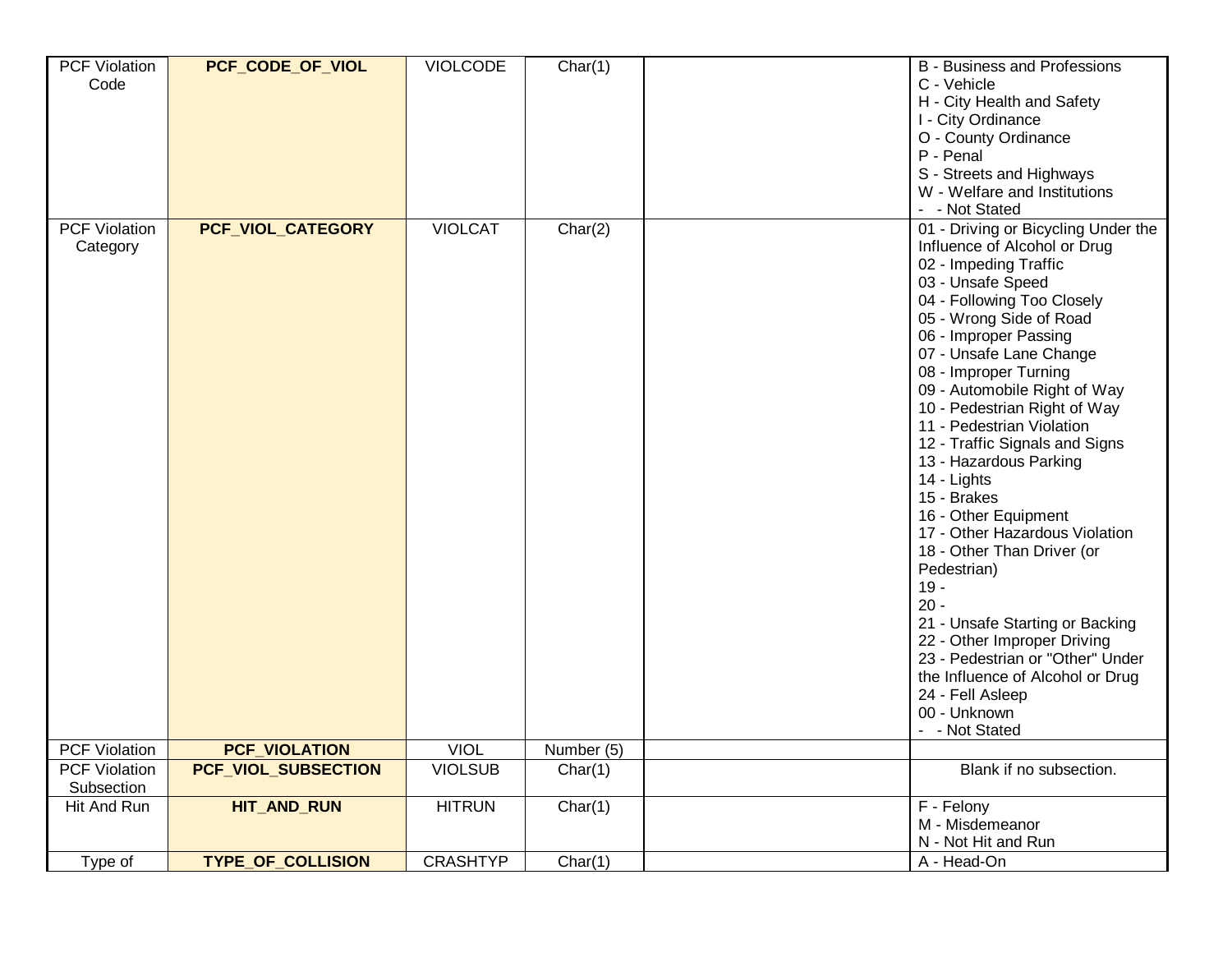| Collision                      |                     |                 |         | B - Sideswipe<br>C - Rear End<br>D - Broadside<br>E - Hit Object<br>F - Overturned<br>G - Vehicle/Pedestrian<br>H - Other<br>- - Not Stated                                                                                                                                             |
|--------------------------------|---------------------|-----------------|---------|-----------------------------------------------------------------------------------------------------------------------------------------------------------------------------------------------------------------------------------------------------------------------------------------|
| Motor Vehicle<br>Involved With | <b>MVIW</b>         | <b>INVOLVE</b>  | Char(1) | A - Non-Collision<br><b>B</b> - Pedestrian<br>C - Other Motor Vehicle<br>D - Motor Vehicle on Other<br>Roadway<br>E - Parked Motor Vehicle<br>F - Train<br>G - Bicycle<br>H - Animal<br>I - Fixed Object<br>J - Other Object<br>- - Not Stated                                          |
| Ped Action                     | <b>PED_ACTION</b>   | PED             | Char(1) | A - No Pedestrian Involved<br>B - Crossing in Crosswalk at<br>Intersection<br>C - Crossing in Crosswalk Not at<br>Intersection<br>D - Crossing Not in Crosswalk<br>E - In Road, Including Shoulder<br>F - Not in Road<br>G - Approaching/Leaving School<br><b>Bus</b><br>- - Not Stated |
| Road Surface                   | <b>ROAD_SURFACE</b> | <b>ROADSURF</b> | Char(1) | $A - Dry$<br>B - Wet<br>C - Snowy or Icy<br>D - Slippery (Muddy, Oily, etc.)<br>- - Not Stated                                                                                                                                                                                          |
| Road<br>Condition 1            | ROAD_COND_1         | RDCOND1         | Char(1) | A - Holes, Deep Ruts<br>B - Loose Material on Roadway<br>C - Obstruction on Roadway<br>D - Construction or Repair Zone<br>E - Reduced Roadway Width<br>F - Flooded<br>G - Other<br>H - No Unusual Condition<br>- - Not Stated                                                           |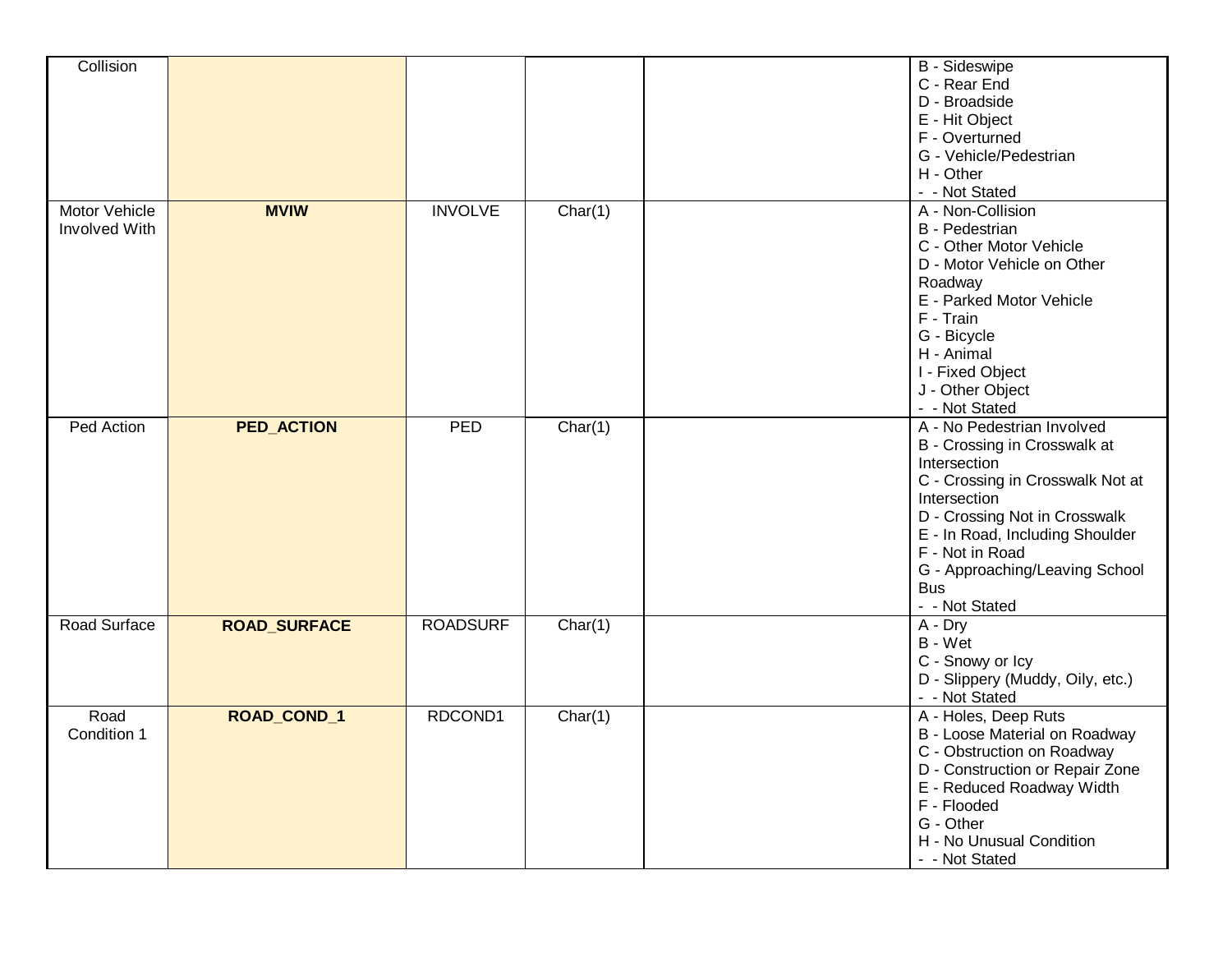| Road<br>Condition 2                   | ROAD_COND_2                 | RDCOND2         | Char(1)   |                                                                                             | same as road condition 1 above                                                                                                                              |
|---------------------------------------|-----------------------------|-----------------|-----------|---------------------------------------------------------------------------------------------|-------------------------------------------------------------------------------------------------------------------------------------------------------------|
| Lighting                              | <b>LIGHTING</b>             | <b>LIGHTING</b> | Char(1)   |                                                                                             | A - Daylight<br>B - Dusk - Dawn<br>C - Dark - Street Lights<br>D - Dark - No Street Lights<br>E - Dark - Street Lights Not<br>Functioning<br>- - Not Stated |
| <b>Control Device</b>                 | <b>CONTROL DEVICE</b>       | <b>RIGHTWAY</b> | Char(1)   |                                                                                             | A - Functioning<br><b>B</b> - Not Functioning<br>C - Obscured<br>D - None<br>- - Not Stated                                                                 |
| <b>CHP Road</b><br>Type               | CHP_ROAD_TYPE               | <b>CHPRDTYP</b> | Char(1)   |                                                                                             | May be blank                                                                                                                                                |
| Pedestrian<br>Collision               | PEDESTRIAN_ACCIDENT         | PEDCOL          | Char(1)   | Y or blank<br>indicates whether the collision<br>involved a pedestrian                      |                                                                                                                                                             |
| <b>Bicycle</b><br>Collision           | <b>BICYCLE_ACCIDENT</b>     | <b>BICCOL</b>   | Char(1)   | Y or blank<br>indicates whether the collision<br>involved a bicycle                         |                                                                                                                                                             |
| Motorcycle<br>Collision               | <b>MOTORCYCLE ACCIDENT</b>  | <b>MCCOL</b>    | Char(1)   | indicates whether the collision<br>involved a motorcycle                                    | Y or blank                                                                                                                                                  |
| <b>Truck Collision</b>                | <b>TRUCK_ACCIDENT</b>       | <b>TRUCKCOL</b> | Char(1)   | indicates whether the collision<br>involved a big truck                                     | Y or blank                                                                                                                                                  |
| Not Private<br>Property               | NOT_PRIVATE_PROPERTY        | <b>NOTPRIV</b>  | Char(1)   | indicates whether the collision<br>occurred on private property                             | Y or blank                                                                                                                                                  |
| Alcohol<br>Involved                   | <b>ALCOHOL INVOLVED</b>     | <b>ETOH</b>     | Char(1)   | indicates whether the collision<br>Y or blank<br>involved a party that had been<br>drinking |                                                                                                                                                             |
| Statewide<br>Vehicle Type<br>At Fault | STWD VEHTYPE AT FAULT       | <b>STFAULT</b>  | Char(1)   | indicates the Statewide Vehicle<br>Type of the party who is at fault                        | see Party folder Statewide Vehicle<br>Type item                                                                                                             |
| <b>CHP Vehicle</b><br>Type At Fault   | CHP VEHTYPE AT FAULT        | <b>CHPFAULT</b> | Char(2)   | indicates the CHP Vehicle Type of<br>the party who is at fault                              | see Party folder CHP Vehicle<br>Type Towing item                                                                                                            |
| Severe Injury<br>count                | <b>COUNT_SEVERE_INJ</b>     | <b>SEVINJ</b>   | Number(3) | counts victims in the collision with<br>degree of injury of 2                               | 0 to N for each collision                                                                                                                                   |
| <b>Other Visible</b><br>Injury count  | <b>COUNT_VISIBLE_INJ</b>    | <b>OTHERINJ</b> | Number(3) | counts victims in the collision with<br>degree of injury of 3                               | 0 to N for each collision                                                                                                                                   |
| Complaint of<br>Pain Injury<br>count  | <b>COUNT_COMPLAINT_PAIN</b> | COP             | Number(3) | counts victims in the collision with<br>degree of injury of 4                               | 0 to N for each collision                                                                                                                                   |
| Pedestrian                            | <b>COUNT_PED_KILLED</b>     | <b>PEDKILL</b>  | Number(3) | Counts the victims in the collision                                                         | 0 or 1 for each collision                                                                                                                                   |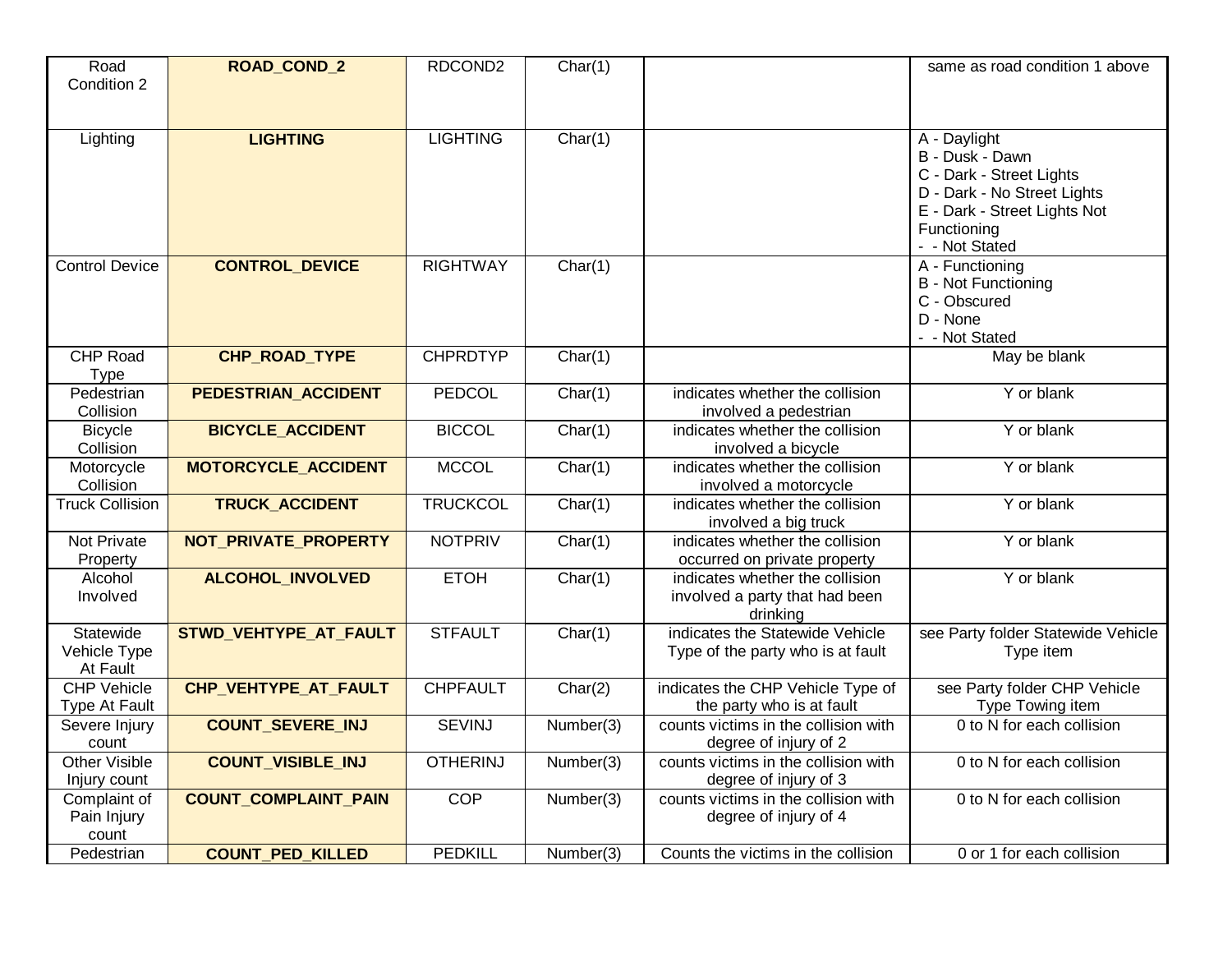| Killed count                                                  |                                    |                 |                               | with party type of 2 and degree of<br>injury is 1                                                              |                                                                                                                                                                                                   |
|---------------------------------------------------------------|------------------------------------|-----------------|-------------------------------|----------------------------------------------------------------------------------------------------------------|---------------------------------------------------------------------------------------------------------------------------------------------------------------------------------------------------|
| Pedestrian<br>Injured count                                   | <b>COUNT PED INJURED</b>           | <b>PEDINJ</b>   | Number(3)                     | Counts the victims in the collision<br>with party type of 2 and degree of<br>injury is 2, 3, or 4              | 0 or 1 for each collision                                                                                                                                                                         |
| <b>Bicyclist Killed</b><br>count                              | <b>COUNT_BICYCLIST_KILLED</b>      | <b>BICKILL</b>  | Number(3)                     | Counts the victims in the collision<br>with party type of 4 and degree of<br>injury is 1                       | 0 to N for each collision                                                                                                                                                                         |
| <b>Bicyclist</b><br>Injured count                             | <b>COUNT_BICYCLIST_INJURE</b><br>D | <b>BICINJ</b>   | Number(3)                     | Counts the victims in the collision<br>with party type of 4 and degree of<br>injury is 2, 3, or 4              | 0 to N for each collision                                                                                                                                                                         |
| Motorcyclist<br>Killed count                                  | <b>COUNT_MC_KILLED</b>             | <b>MCKILL</b>   | $\overline{\text{Number}}(3)$ | counts victims in the collision with<br>statewide vehicle type of C or O<br>and degree of injury of 1          | 0 to N for each collision                                                                                                                                                                         |
| Motorcyclist<br>Injured count                                 | <b>COUNT_MC_INJURED</b>            | <b>MCINJURE</b> | Number(3)                     | counts victims in the collision with<br>statewide vehicle type of C or O<br>and degree of injury of 2, 3, or 4 | 0 to N for each collision                                                                                                                                                                         |
| Primary Ramp                                                  | <b>PRIMARY RAMP</b>                | RAMP1           | Varchar2(2)                   |                                                                                                                | NO-NB On Ramp, NF-NB Off<br>Ramp, SO-SB On Ramp, SF-SB<br>Off Ramp, EO-EB On Ramp, EF-<br>EB Off Ramp, WO-WB On Ramp,<br>WF-WB Off Ramp, To, From,<br>Transition, Collector, Connector &<br>blank |
| Secondary<br>Ramp                                             | <b>SECONDARY_RAMP</b>              | RAMP2           | Varchar2(2)                   |                                                                                                                | Same as above                                                                                                                                                                                     |
| <b>CHP</b><br>generated<br><b>GPS</b> latitude<br>coordinate  | <b>LATITUDE</b>                    | X_CHP           |                               |                                                                                                                |                                                                                                                                                                                                   |
| <b>CHP</b><br>generated<br><b>GPS</b> longitude<br>coordinate | <b>LONGITUDE</b>                   | Y_CHP           |                               |                                                                                                                |                                                                                                                                                                                                   |
| X-Coordinate<br>Location                                      | POINT_X                            | POINT_X         | Double                        | The longitude of the geocoded<br>location; uses the World Geodetic<br>System from 1984 (WGS84).                |                                                                                                                                                                                                   |
| Y-Coordinate<br>Location                                      | POINT_Y                            | POINT Y         | Double                        | The latitude of the geocoded<br>location; uses the World Geodetic<br>System from 1984 (WGS84).                 |                                                                                                                                                                                                   |
| City                                                          | <b>CITY</b>                        | <b>CITY</b>     | Varchar(30)                   |                                                                                                                |                                                                                                                                                                                                   |
| County                                                        | <b>COUNTY</b>                      | <b>COUNTY</b>   | Varchar(30)                   |                                                                                                                |                                                                                                                                                                                                   |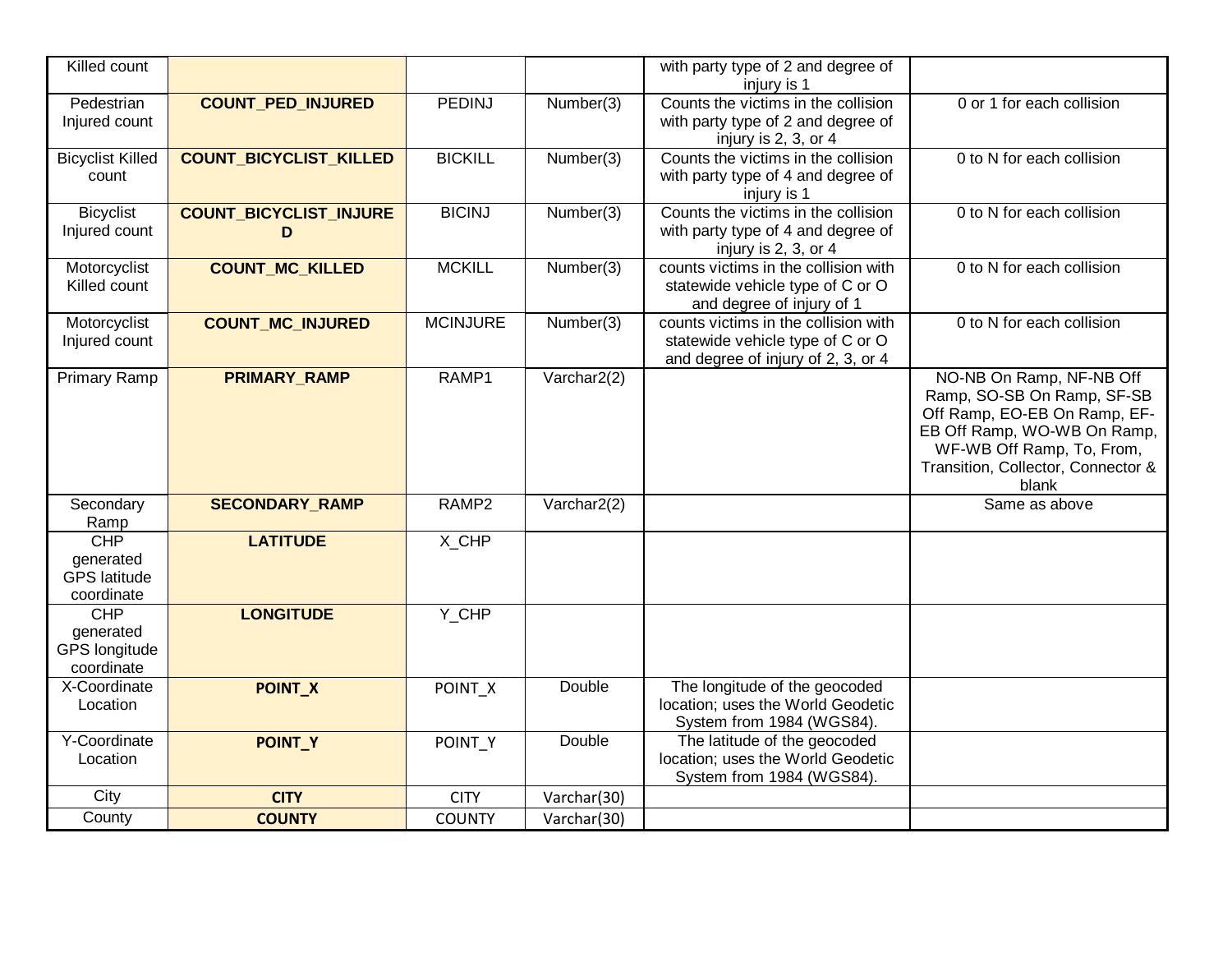## **SWITRS Party Raw Data Export Layout**

| Case Id                     | <b>CASE_ID</b>             | caseid   | Varchar2(19) | the unique identifier of the<br>collision report (barcode<br>beginning 2002; 19 digit<br>code prior to 2002) |                                                                                                                                                                                                                                     |
|-----------------------------|----------------------------|----------|--------------|--------------------------------------------------------------------------------------------------------------|-------------------------------------------------------------------------------------------------------------------------------------------------------------------------------------------------------------------------------------|
| Party Number                | <b>PARTY_NUMBER</b>        | parnum   | Number(3)    |                                                                                                              | 1 to 999                                                                                                                                                                                                                            |
| Party Type                  | <b>PARTY_TYPE</b>          | ptype    | Char(1)      |                                                                                                              | 1 - Driver (including Hit and Run)<br>2 - Pedestrian<br>3 - Parked Vehicle<br>4 - Bicyclist<br>5 - Other<br>- - Not Stated                                                                                                          |
| At Fault                    | <b>AT_FAULT</b>            | atfault  | Char(1)      | indicates whether the party<br>was at fault in the collision                                                 | Y                                                                                                                                                                                                                                   |
| Party Sex                   | <b>PARTY_SEX</b>           | psex     | Char(1)      | the code of the sex of the<br>party                                                                          | M - Male<br>F - Female<br>- - Not Stated                                                                                                                                                                                            |
| Party Age                   | <b>PARTY_AGE</b>           | page     | Number(3)    | the age of the party at the<br>time of the collision                                                         | 0 to $100+ (0 \& \text{blank} = \text{Not Stated})$                                                                                                                                                                                 |
| Party Sobriety              | <b>PARTY SOBRIETY</b>      | psober   | Char(1)      |                                                                                                              | A - Had Not Been Drinking<br>B - Had Been Drinking, Under Influence<br>C - Had Been Drinking, Not Under Influence<br>D - Had Been Drinking, Impairment<br>Unknown<br>G - Impairment Unknown<br>H - Not Applicable<br>- - Not Stated |
| Party Drug<br>Physical      | <b>PARTY DRUG PHYSICAL</b> | pdrug    | Char(1)      |                                                                                                              | E - Under Drug Influence<br>F - Impairment - Physical<br>H - Not Applicable<br>I - Sleepy/Fatigued<br>- - Not Stated                                                                                                                |
| Direction Of<br>Travel      | DIR_OF_TRAVEL              | pdirect  | Char(1)      |                                                                                                              | N - North<br>S - South<br>E - East<br>W - West<br>- Not Stated                                                                                                                                                                      |
| Party Safety<br>Equipment 1 | PARTY_SAFETY_EQUIP_1       | psafety1 | Char(1)      |                                                                                                              | A - None in Vehicle<br>B - Unknown<br>C - Lap Belt Used                                                                                                                                                                             |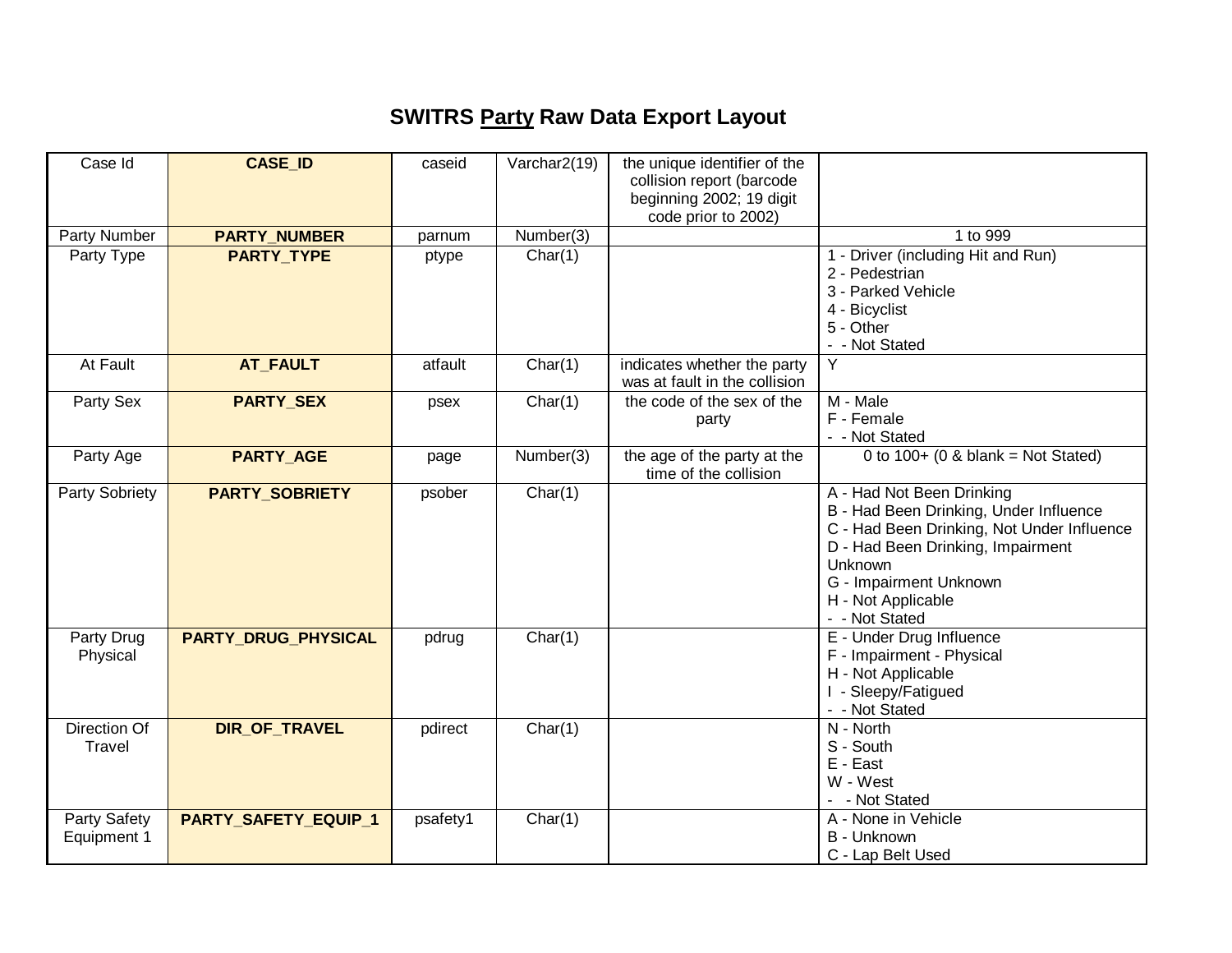|                          |                           |          |         | D - Lap Belt Not Used                                                      |
|--------------------------|---------------------------|----------|---------|----------------------------------------------------------------------------|
|                          |                           |          |         | E - Shoulder Harness Used                                                  |
|                          |                           |          |         | F - Shoulder Harness Not Used                                              |
|                          |                           |          |         | G - Lap/Shoulder Harness Used                                              |
|                          |                           |          |         | H - Lap/Shoulder Harness Not Used                                          |
|                          |                           |          |         | J - Passive Restraint Used                                                 |
|                          |                           |          |         | K - Passive Restraint Not Used                                             |
|                          |                           |          |         | L - Air Bag Deployed                                                       |
|                          |                           |          |         | M - Air Bag Not Deployed                                                   |
|                          |                           |          |         | N - Other                                                                  |
|                          |                           |          |         | P - Not Required                                                           |
|                          |                           |          |         | Q - Child Restraint in Vehicle Used                                        |
|                          |                           |          |         | R - Child Restraint in Vehicle Not Used                                    |
|                          |                           |          |         | S - Child Restraint in Vehicle, Use Unknown                                |
|                          |                           |          |         | T - Child Restraint in Vehicle, Improper Use                               |
|                          |                           |          |         | U - No Child Restraint in Vehicle                                          |
|                          |                           |          |         | V - Driver, Motorcycle Helmet Not Used                                     |
|                          |                           |          |         | W - Driver, Motorcycle Helmet Used                                         |
|                          |                           |          |         | X - Passenger, Motorcycle Helmet Not Used                                  |
|                          |                           |          |         | Y - Passenger, Motorcycle Helmet Used                                      |
|                          |                           |          |         | - or blank - Not Stated                                                    |
|                          |                           |          |         |                                                                            |
| Party Safety             | PARTY_SAFETY_EQUIP_2      | psafety2 | Char(1) | same as Party Safety Equipment 1 above                                     |
| Equipment 2<br>Financial |                           |          |         | N - No Proof of Insurance Obtained                                         |
|                          | <b>FINAN_RESPONS</b>      | insured  | Char(1) | Y - Yes, Proof of Insurance Obtained                                       |
| Responsibility           |                           |          |         |                                                                            |
|                          |                           |          |         | O - Not Applicable (used for parked cars,                                  |
|                          |                           |          |         | bicyclists, pedestrians, and party type                                    |
|                          |                           |          |         | others)                                                                    |
|                          |                           |          |         | E - Used if the officer is called away from                                |
|                          |                           |          |         | the scene of the collision prior to obtaining<br>the insurance information |
|                          |                           |          |         |                                                                            |
|                          |                           |          |         | Blank - not stated                                                         |
| Special                  | SP_INFO_1                 | hazard   | Char(1) | A - Hazardous Materials                                                    |
| Information 1            |                           |          |         | - - Not Stated                                                             |
| Special                  | SP_INFO_2                 | cell     | Char(1) | B - Cell Phone in Use (4/1/01)                                             |
| Information 2            |                           |          |         | C - Cell Phone Not in Use (4/1/01)                                         |
|                          |                           |          |         | D - No Cell Phone/Unknown (4/1/01)                                         |
|                          |                           |          |         | - - Not Stated (4/1/01)                                                    |
| Special                  | SP_INFO_3                 | sbus     | Char(1) | E - School Bus Related (1/1/02)                                            |
| Information 3            |                           |          |         | - - Not Stated (1/1/02)                                                    |
| <b>OAF Violation</b>     | <b>OAF_VIOLATION_CODE</b> | pviolcod | Char(1) | <b>B</b> - Business and Professions                                        |
| Code                     |                           |          |         | C - Vehicle                                                                |
|                          |                           |          |         | H - City Health and Safety                                                 |
|                          |                           |          |         | I - City Ordinance                                                         |
|                          |                           |          |         | O - County Ordinance                                                       |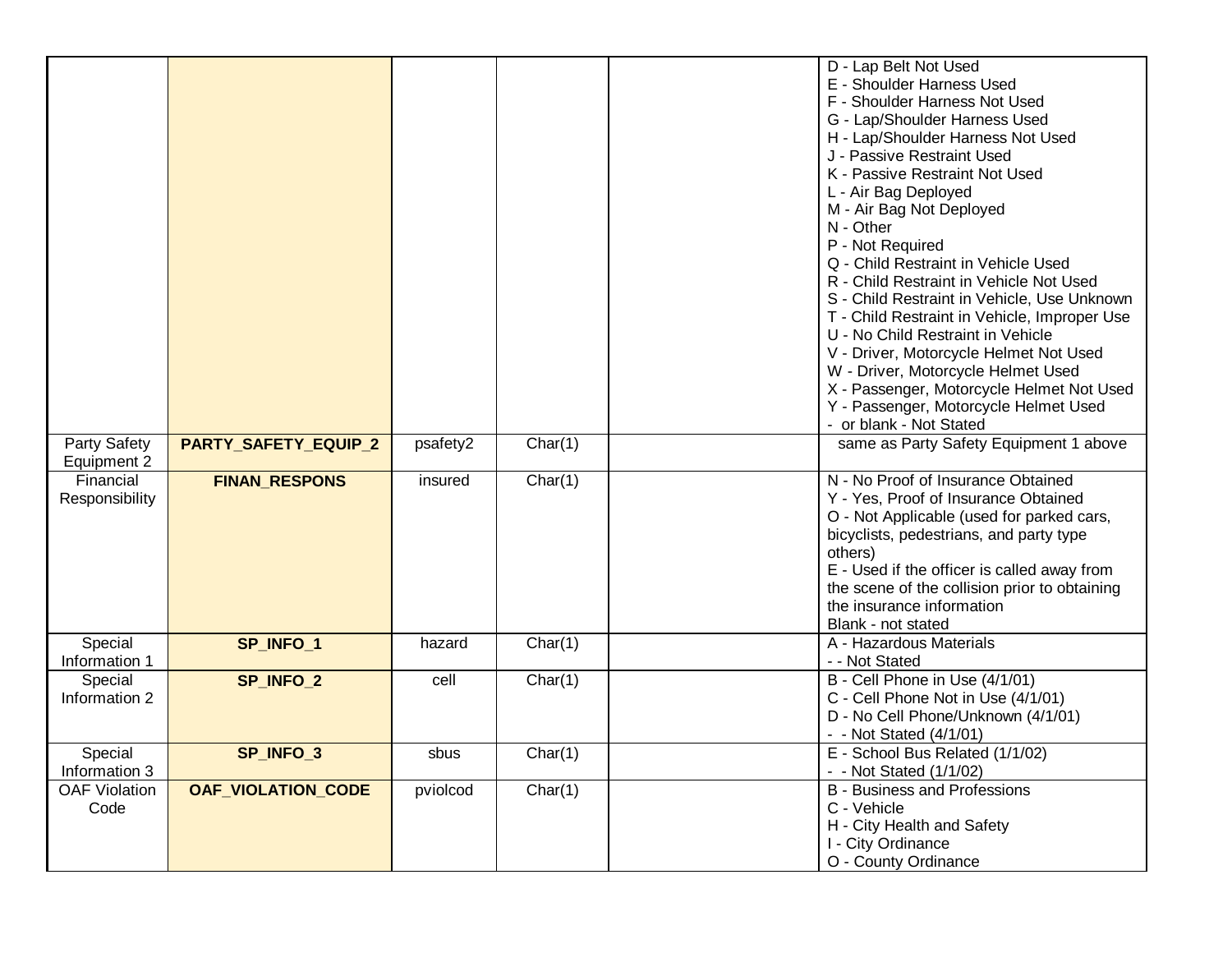|                      |                     |          |         | P - Penal                                     |
|----------------------|---------------------|----------|---------|-----------------------------------------------|
|                      |                     |          |         | S - Streets and Highways                      |
|                      |                     |          |         | W - Welfare and Institutions                  |
|                      |                     |          |         |                                               |
|                      |                     |          |         | - - Not Stated                                |
| <b>OAF Violation</b> | <b>OAF_VIOL_CAT</b> | pviolcat | Char(2) | 01 - Under Influence in Public (647F)         |
| Category             |                     |          |         | 02 - County Ordinance                         |
|                      |                     |          |         | 03 - City Ordinance                           |
|                      |                     |          |         | 05 - Business/Professions Code                |
|                      |                     |          |         | 06 - Felony Penal Code                        |
|                      |                     |          |         | 08 - Controlled Substances (Felony Health     |
|                      |                     |          |         | and Safety)                                   |
|                      |                     |          |         | 09 - Health/Safety Code (Misdemeanor)         |
|                      |                     |          |         | 10 - Penal Code (Misdemeanor)                 |
|                      |                     |          |         | 11 - Streets/Highways Code                    |
|                      |                     |          |         |                                               |
|                      |                     |          |         | 13 - Welfare/Institutions Code                |
|                      |                     |          |         | 15 - Manslaughter                             |
|                      |                     |          |         | 16 - Non-Vehicle Code Not Specified Above     |
|                      |                     |          |         | 17 - Fish & Game Code                         |
|                      |                     |          |         | 18 - Agriculture Code                         |
|                      |                     |          |         | 19 - Hit and Run                              |
|                      |                     |          |         | 20 - Driving or Bicycling Under the Influence |
|                      |                     |          |         | of Alcohol or Drug                            |
|                      |                     |          |         | 21 - Improper Lane Change                     |
|                      |                     |          |         | 22 - Impeding Traffic                         |
|                      |                     |          |         | 23 - Failure to Heed Stop Signal              |
|                      |                     |          |         | 24 - Failure to Heed Stop Sign                |
|                      |                     |          |         | 25 - Unsafe Speed                             |
|                      |                     |          |         | 26 - Reckless Driving                         |
|                      |                     |          |         | 27 - Wrong Side of Road                       |
|                      |                     |          |         |                                               |
|                      |                     |          |         | 28 - Unsafe Lane Change                       |
|                      |                     |          |         | 29 - Improper Passing                         |
|                      |                     |          |         | 30 - Following Too Closely                    |
|                      |                     |          |         | 31 - Improper Turning                         |
|                      |                     |          |         | 33 - Automobile Right-of-Way                  |
|                      |                     |          |         | 34 - Pedestrian Right-of-Way                  |
|                      |                     |          |         | 35 - Pedestrian Violation                     |
|                      |                     |          |         | $37 -$                                        |
|                      |                     |          |         | 38 - Hazardous Parking                        |
|                      |                     |          |         | 39 - Lights                                   |
|                      |                     |          |         | 40 - Brakes                                   |
|                      |                     |          |         | 43 - Other Equipment                          |
|                      |                     |          |         | 44 - Other Hazardous Movement                 |
|                      |                     |          |         | 46 - Improper Registration                    |
|                      |                     |          |         |                                               |
|                      |                     |          |         | 47 - Other Non-Moving Violation               |
|                      |                     |          |         | 48 - Excessive Smoke                          |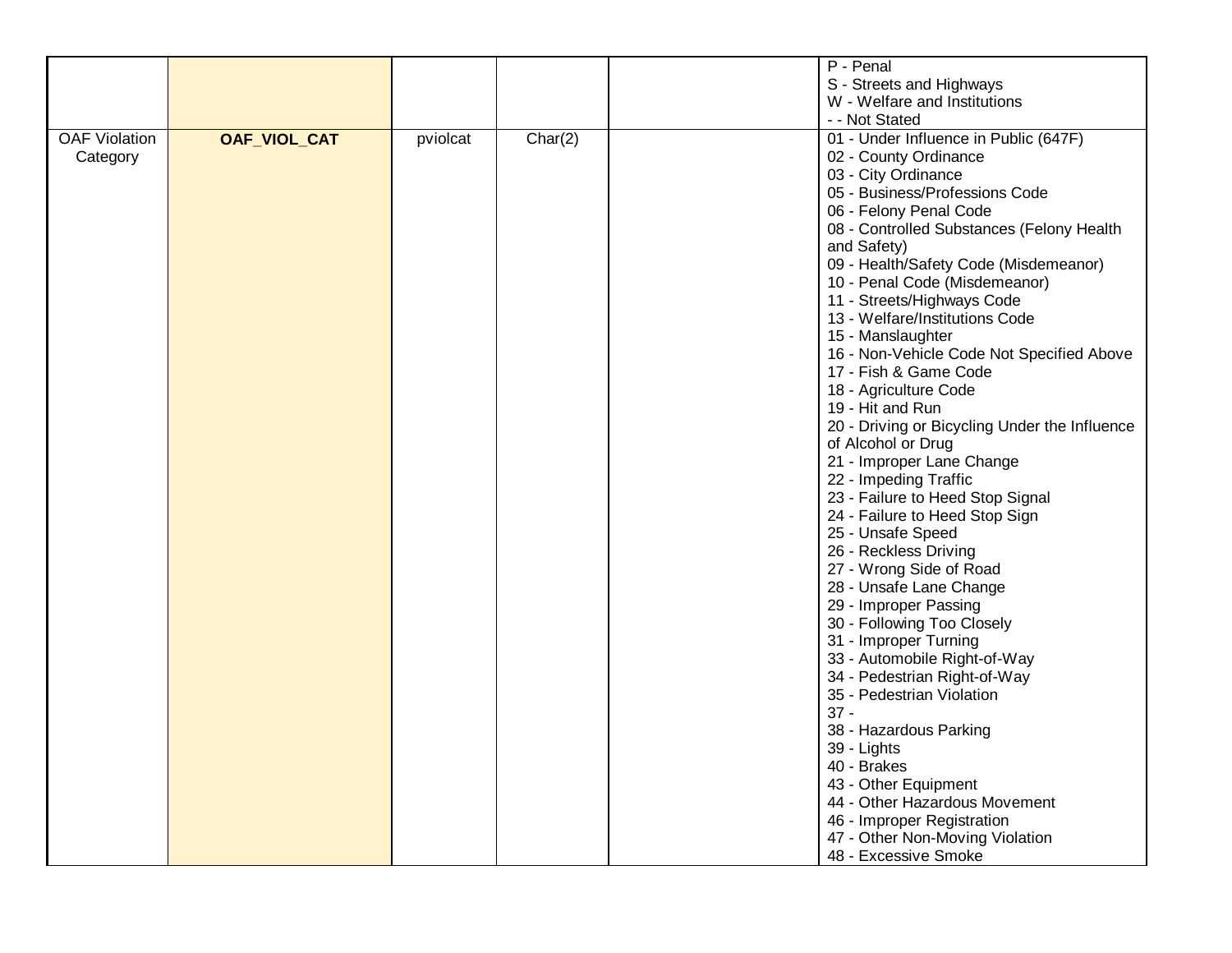|                                 |                             |                  |           |                                | 49 - Excessive Noise                           |
|---------------------------------|-----------------------------|------------------|-----------|--------------------------------|------------------------------------------------|
|                                 |                             |                  |           |                                | 50 - Overweight                                |
|                                 |                             |                  |           |                                | 51 - Oversize                                  |
|                                 |                             |                  |           |                                | 52 - Over Maximum Speed                        |
|                                 |                             |                  |           |                                | 53 - Unsafe Starting or Backing                |
|                                 |                             |                  |           |                                | 60 - Off-Highway Vehicle Violation             |
|                                 |                             |                  |           |                                | 61 - Child Restraint                           |
|                                 |                             |                  |           |                                | 62 - Seat Belt                                 |
|                                 |                             |                  |           |                                |                                                |
|                                 |                             |                  |           |                                | 63 - Seat Belt (Equipment)                     |
|                                 |                             |                  |           |                                | 00 or Blank - Not Stated                       |
| <b>OAF Violation</b><br>Section | <b>OAF_VIOL_SECTION</b>     | pviol            | Number(5) |                                |                                                |
| <b>OAF Violation</b>            | <b>OAF_VIOLATION_SUFFIX</b> | pviolsuf         | Char(1)   |                                | Blank may appear if no suffix.                 |
| <b>Suffix</b>                   |                             |                  |           |                                |                                                |
| Other                           | <b>OAF_1</b>                | oaf1             | Char(1)   |                                | A - Violation                                  |
| Associated                      |                             |                  |           |                                | E - Vision Obscurements                        |
| Factor 1                        |                             |                  |           |                                | F - Inattention (beginning 1/1/01, inattention |
|                                 |                             |                  |           |                                | not stated)                                    |
|                                 |                             |                  |           |                                | G - Stop and Go Traffic                        |
|                                 |                             |                  |           |                                | H - Entering/Leaving Ramp                      |
|                                 |                             |                  |           |                                | I - Previous Collision                         |
|                                 |                             |                  |           |                                | J - Unfamiliar With Road                       |
|                                 |                             |                  |           |                                | K - Defective Vehicle Equipment                |
|                                 |                             |                  |           |                                | L - Uninvolved Vehicle                         |
|                                 |                             |                  |           |                                | M - Other                                      |
|                                 |                             |                  |           |                                |                                                |
|                                 |                             |                  |           |                                | N - None Apparent                              |
|                                 |                             |                  |           |                                | O - Runaway Vehicle                            |
|                                 |                             |                  |           |                                | P - Inattention, Cell Phone (1/1/01)           |
|                                 |                             |                  |           |                                | Q - Inattention, Electronic Equip.(1/1/01)     |
|                                 |                             |                  |           |                                | R - Inattention, Radio/CD (1/1/01)             |
|                                 |                             |                  |           |                                | S - Inattention, Smoking (1/1/01)              |
|                                 |                             |                  |           |                                | T - Inattention, Eating (1/1/01)               |
|                                 |                             |                  |           |                                | U - Inattention, Children (1/1/01)             |
|                                 |                             |                  |           |                                | V - Inattention, Animal (1/1/01)               |
|                                 |                             |                  |           |                                | W - Inattention, Personal Hygiene (1/1/01)     |
|                                 |                             |                  |           |                                | X - Inattention, Reading (1/1/01)              |
|                                 |                             |                  |           |                                | Y - Inattention, Other (1/1/01)                |
|                                 |                             |                  |           |                                | - - Not Stated                                 |
| Other                           | OAF <sub>_2</sub>           | oaf <sub>2</sub> | Char(1)   |                                | same as OAF 1 above                            |
| Associated                      |                             |                  |           |                                |                                                |
| Factor 2                        |                             |                  |           |                                |                                                |
| Party Number                    | <b>PARTY_NUMBER_KILLED</b>  | pkilled          | Number(3) | counts victims in the party    | 0 to N for each party                          |
| Killed                          |                             |                  |           | with degree of injury of 1     |                                                |
|                                 |                             |                  |           |                                |                                                |
| Party Number                    | <b>PARTY_NUMBER_INJURED</b> | pinjured         | Number(3) | counts victims in the party    | 0 to N for each party                          |
| Injured                         |                             |                  |           | with degree of injury of 2, 3, |                                                |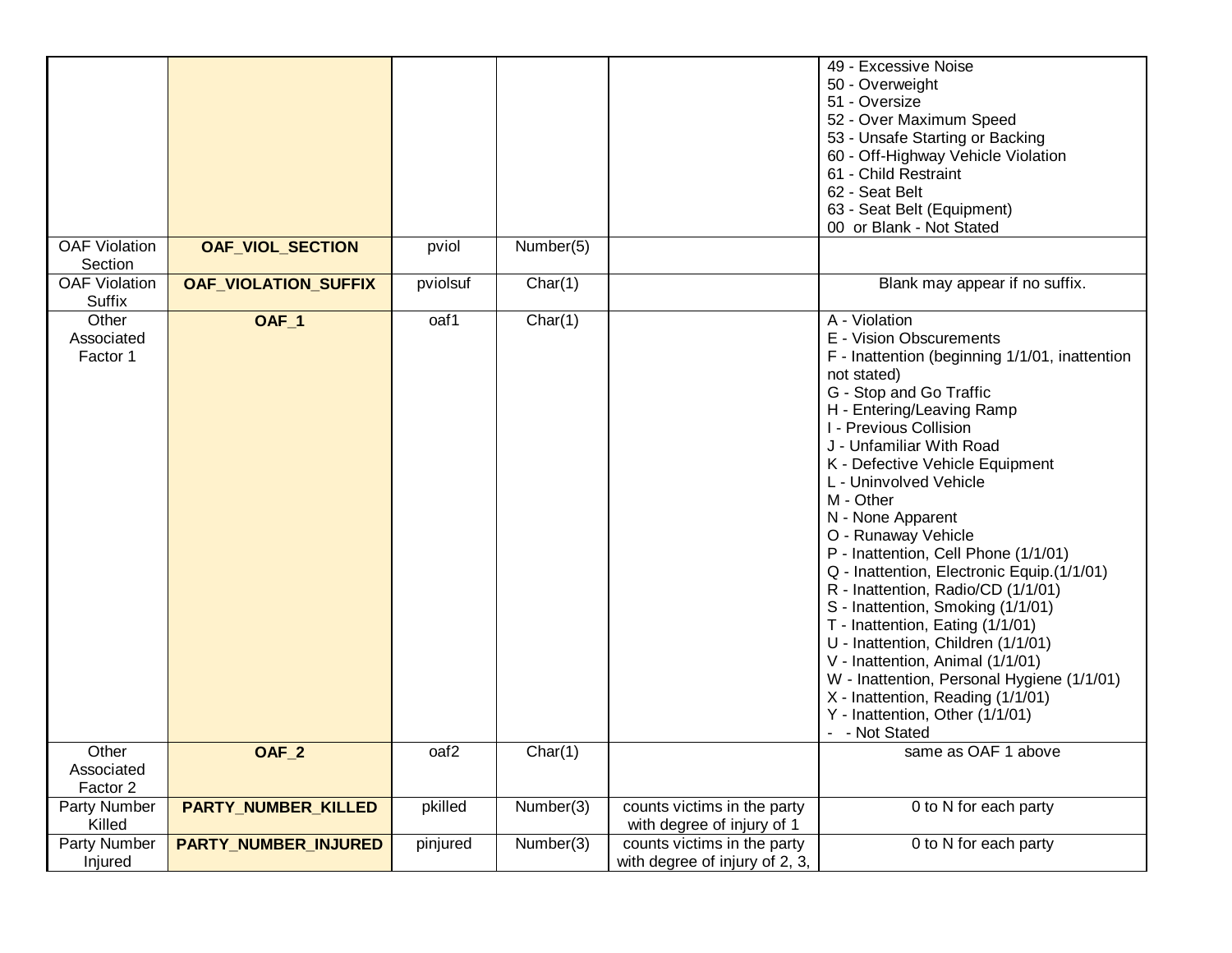|                                          |                            |          |              | or $4$                                                     |                                                                                                                                                                                                                                                                                                                                                                                                                                            |
|------------------------------------------|----------------------------|----------|--------------|------------------------------------------------------------|--------------------------------------------------------------------------------------------------------------------------------------------------------------------------------------------------------------------------------------------------------------------------------------------------------------------------------------------------------------------------------------------------------------------------------------------|
| Movement<br>Preceding<br>Collision       | <b>MOVE_PRE_ACC</b>        | movement | Char(1)      |                                                            | A - Stopped<br><b>B</b> - Proceeding Straight<br>C - Ran Off Road<br>D - Making Right Turn<br>E - Making Left Turn<br>F - Making U-Turn<br>G - Backing<br>H - Slowing/Stopping<br>I - Passing Other Vehicle<br>J - Changing Lanes<br>K - Parking Maneuver<br>L - Entering Traffic<br>M - Other Unsafe Turning<br>N - Crossed Into Opposing Lane<br>O - Parked<br>P - Merging<br>Q - Traveling Wrong Way<br>R - Other<br>- - Not Stated     |
| Vehicle Year                             | <b>VEHICLE_YEAR</b>        | vehyear  | Number(4)    | the model year of the<br>party's vehicle                   | $9999$ or blank = not stated                                                                                                                                                                                                                                                                                                                                                                                                               |
| Vehicle Make                             | <b>VEHICLE_MAKE</b>        | vehmake  | Varchar2(50) | the full description of the<br>make of the party's vehicle |                                                                                                                                                                                                                                                                                                                                                                                                                                            |
| Statewide<br>Vehicle Type                | <b>STWD_VEHICLE_TYPE</b>   | vehtype  | Char(1)      |                                                            | A - Passenger Car/Station Wagon<br>B - Passenger Car with Trailer<br>C - Motorcycle/Scooter<br>D - Pickup or Panel Truck<br>E - Pickup or Panel Truck with Trailer<br>F - Truck or Truck Tractor<br>G - Truck or Truck Tractor with Trailer<br>H - Schoolbus<br>I - Other Bus<br>J - Emergency Vehicle<br>K - Highway Construction Equipment<br>L - Bicycle<br>M - Other Vehicle<br>N - Pedestrian<br>O - Moped<br>- or blank - Not Stated |
| <b>CHP Vehicle</b><br><b>Type Towing</b> | <b>CHP VEH TYPE TOWING</b> | chptype1 | Char(2)      |                                                            | 01 - Passenger Car, Station Wagon, or Jeep<br>02 - Motorcycle<br>03 - Motor-Driven Cycle (< 15 hp)<br>04 - Bicycle<br>05 - Motorized Bicycle                                                                                                                                                                                                                                                                                               |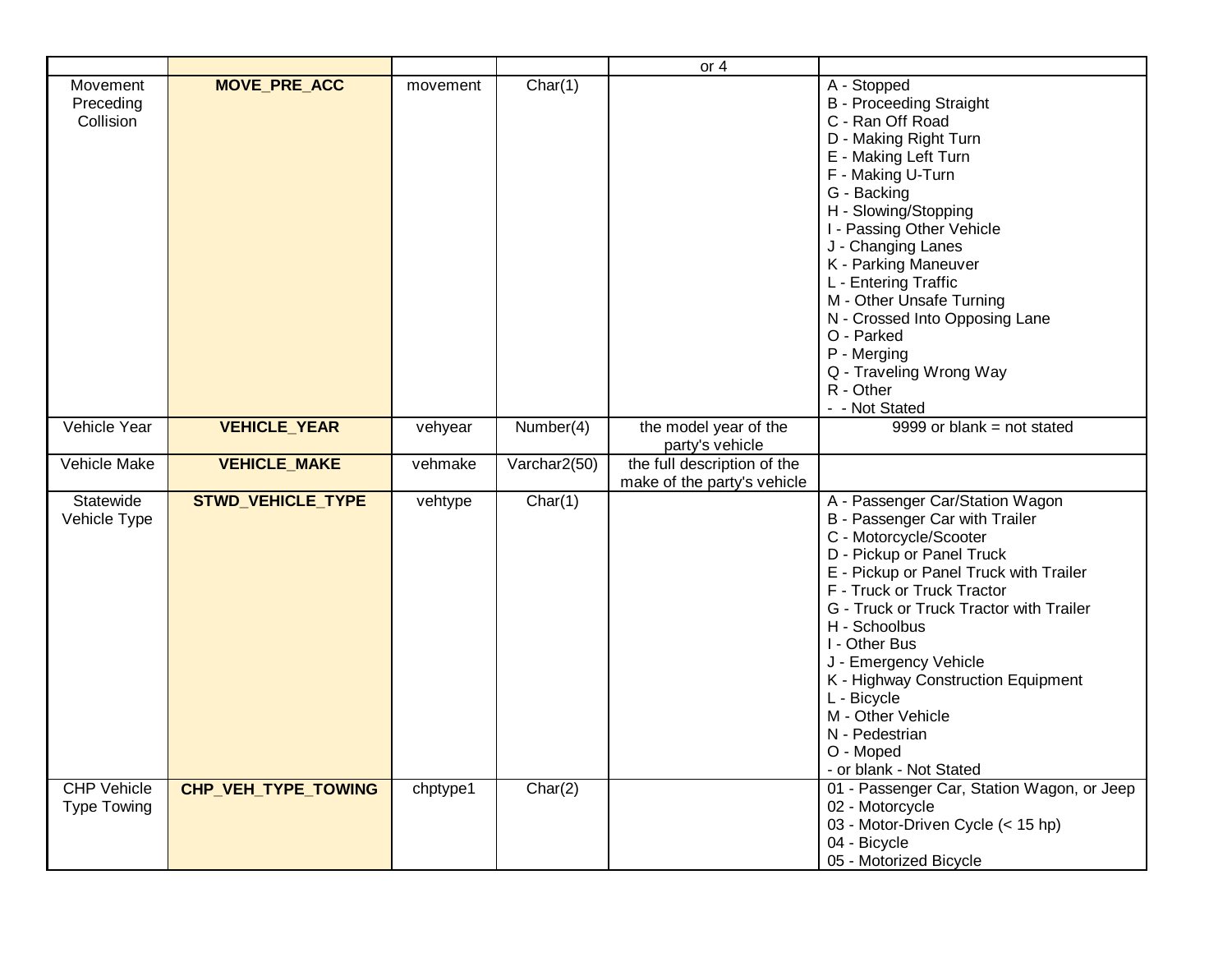|  |  | 06 - All-Terrain Vehicle (ATV)                                               |
|--|--|------------------------------------------------------------------------------|
|  |  | 07 - Sport Utility Vehicle                                                   |
|  |  | 08 - Minivan                                                                 |
|  |  | 09 - Paratransit Bus                                                         |
|  |  | 10 - Tour Bus                                                                |
|  |  | 11 - Other Commercial Bus                                                    |
|  |  | 12 - Non-Commercial Bus                                                      |
|  |  | 13 - Schoolbus Public I (eff. 2002)                                          |
|  |  |                                                                              |
|  |  | 14 - Schoolbus Public II (eff. 2002)<br>15 - Schoolbus Private I (eff. 2002) |
|  |  |                                                                              |
|  |  | 16 - Schoolbus Private II (eff. 2002)                                        |
|  |  | 17 - Schoolbus Contractual I (eff. 2002)                                     |
|  |  | 18 - Schoolbus Contractual II (eff. 2002)                                    |
|  |  | 19 - General Public Paratransit Vehicle (eff                                 |
|  |  | 2002                                                                         |
|  |  | 20 - Public Transit Authority                                                |
|  |  | 21 - Two-Axle Tank Truck                                                     |
|  |  | 22 - Pickup or Panel Truck                                                   |
|  |  | 23 - Pickup Truck With Camper                                                |
|  |  | 24 - Three-Axle Tank Truck                                                   |
|  |  | 25 - Truck Tractor                                                           |
|  |  | 26 - Two-Axle Truck                                                          |
|  |  | 27 - Three-Axle Truck                                                        |
|  |  | 41 - Ambulance                                                               |
|  |  | 42 - Dune Buggy                                                              |
|  |  | 43 - Fire Truck (not rescue)                                                 |
|  |  | 44 - Forklift                                                                |
|  |  | 45 - Highway Construction Equipment (only                                    |
|  |  | while not in construction area)                                              |
|  |  | 46 - Implement of Husbandry                                                  |
|  |  | 47 - Motor Home (40 ft or less)                                              |
|  |  | 48 - CHP, Police, or Sheriff Car (emergency                                  |
|  |  | service or not)                                                              |
|  |  | 49 - CHP, Police, or Sheriff Motorcycle                                      |
|  |  | (emergency service or not)                                                   |
|  |  | 50 - Mobile Equipment                                                        |
|  |  | 51 - Farm Labor Vehicle (certified)                                          |
|  |  | 55 - Two-Axle Tow Truck                                                      |
|  |  | 56 - Three-Axle Tow Truck                                                    |
|  |  | 57 - Farm Labor Vehicle (non-certified)                                      |
|  |  | 58 - Farm Labor Transporter                                                  |
|  |  | 59 - Motorhome (over 40 ft)                                                  |
|  |  | 60 - Pedestrian (includes motorized                                          |
|  |  | wheelchair)                                                                  |
|  |  |                                                                              |
|  |  | 61 - School Pupil Activity Bus I (prior to                                   |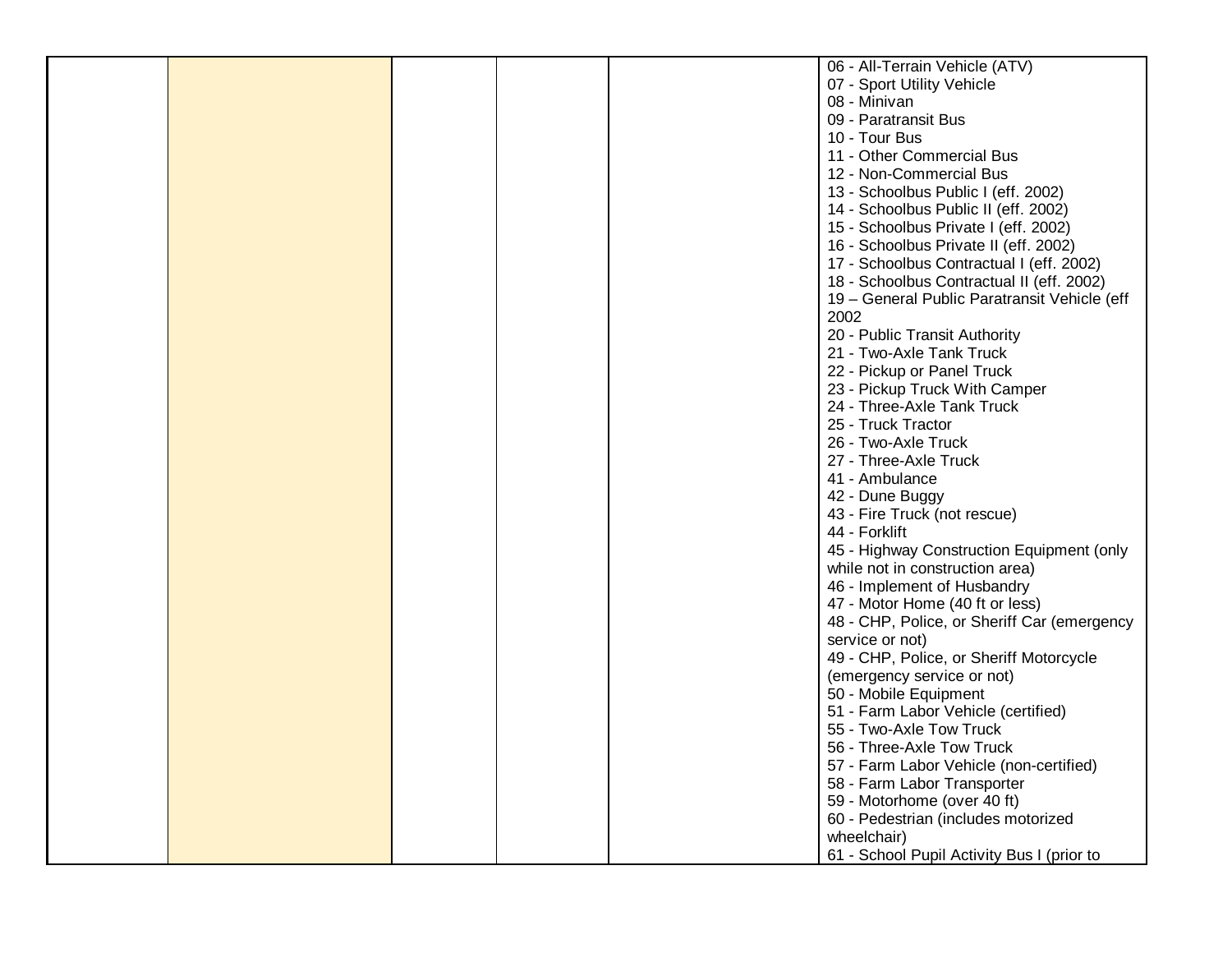|  |  | 2002)                                         |
|--|--|-----------------------------------------------|
|  |  |                                               |
|  |  | 62 - School Pupil Activity Bus II (prior to   |
|  |  | 2002                                          |
|  |  | 63 - "Youth" Bus                              |
|  |  | 64 - School Pupil Activity Bus I (eff. 2002)  |
|  |  | 65 - School Pupil Activity Bus II (eff. 2002) |
|  |  | 66 - School Bus - No Pupils on Board (eff     |
|  |  | 2002)                                         |
|  |  | 71 - Passenger Car - Hazardous Materials      |
|  |  | Only                                          |
|  |  | 72 - Pickups and Panels - Hazardous           |
|  |  |                                               |
|  |  | <b>Materials Only</b>                         |
|  |  | 73 - Pickups and Campers - Hazardous          |
|  |  | <b>Materials Only</b>                         |
|  |  | 75 - Truck Tractor - Hazardous Materials      |
|  |  | Only                                          |
|  |  | 76 - Two-Axle Truck - Hazardous Materials     |
|  |  | Only                                          |
|  |  | 77 - Three or More Axle Truck - Hazardous     |
|  |  | <b>Materials Only</b>                         |
|  |  | 78 - Two-Axle Tank Truck - Hazardous          |
|  |  | <b>Materials Only</b>                         |
|  |  | 79 - Three-Axle Tank Truck - Hazardous        |
|  |  |                                               |
|  |  | <b>Materials Only</b>                         |
|  |  | 81 - Passenger Car - Hazardous Waste or       |
|  |  | Waste/Material Combo                          |
|  |  | 82 - Pickups and Panels - Hazardous Waste     |
|  |  | or Waste/Material Combo                       |
|  |  | 83 - Pickups and Campers - Hazardous          |
|  |  | Waste or Waste/Material Combo                 |
|  |  | 85 - Truck Tractor - Hazardous Waste or       |
|  |  | Waste/Material Combo                          |
|  |  | 86 - Two-Axle Truck - Hazardous Waste or      |
|  |  | Waste/Material Combo                          |
|  |  | 87 - Three or More Axle Truck - Hazardous     |
|  |  | Waste or Waste/Material Combo                 |
|  |  | 88 - Two-Axle Tank Truck - Hazardous          |
|  |  |                                               |
|  |  | Waste or Waste/Material Combo                 |
|  |  | 89 - Three-Axle Tank Truck - Hazardous        |
|  |  | Waste or Waste/Material Combo                 |
|  |  | 94 - Motorized Transportation Device          |
|  |  | 95 - Miscellaneous Non-Motorized              |
|  |  | Vehicle(Ridden Animal, Animal-Drawn           |
|  |  | Conveyance, Train, Or Building) With Victim   |
|  |  | 96 - Miscellaneous Motorized Vehicle (Golf    |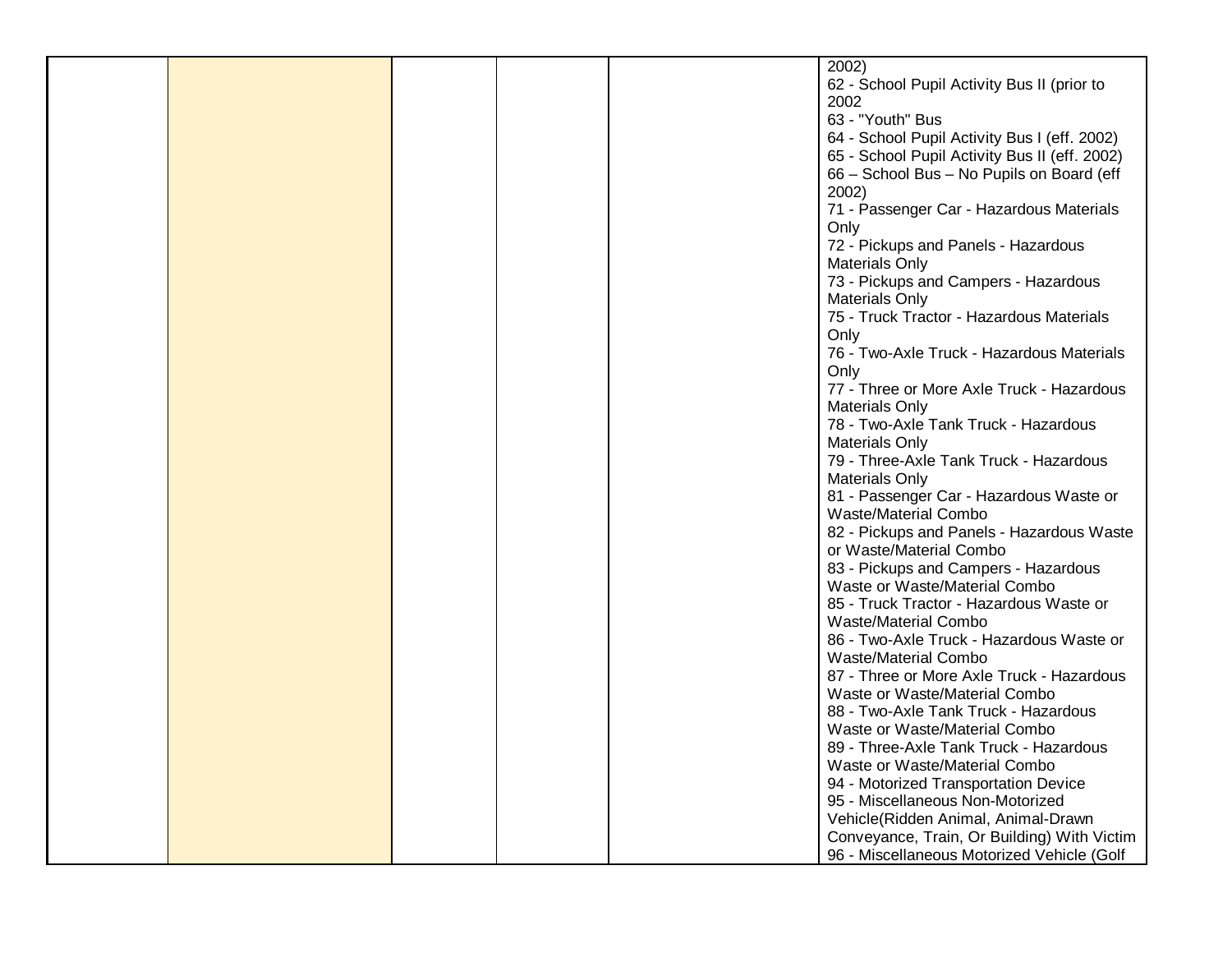|                                         |                    |          |         |                                                                                                                                                                                 | Cart)<br>97 - Low Speed Vehicle<br>99 or dash - Not Stated or Unknown (Hit and<br>Run)                                                                                                                                                                                                                                                                                                                                                                                                                                                                                                                                             |
|-----------------------------------------|--------------------|----------|---------|---------------------------------------------------------------------------------------------------------------------------------------------------------------------------------|------------------------------------------------------------------------------------------------------------------------------------------------------------------------------------------------------------------------------------------------------------------------------------------------------------------------------------------------------------------------------------------------------------------------------------------------------------------------------------------------------------------------------------------------------------------------------------------------------------------------------------|
| <b>CHP Vehicle</b><br><b>Type Towed</b> | CHP_VEH_TYPE_TOWED | chptype2 | Char(2) |                                                                                                                                                                                 | same as CHP vehicle type towing above<br>with the following additions:<br>28 - Semi-Tank Trailer<br>29 - Pull-Tank Trailer<br>30 - Two-Tank Trailer<br>31 - Semi-Trailer<br>32 - Pull Trailer (includes dolly)<br>33 - Two Trailers (or 31 + 32)<br>34 - Boat Trailer<br>35 - Utility Trailer<br>36 - Trailer Coach<br>37 - Extralegal Permit Load<br>38 - Pole, Pipe, or Logging Dolly<br>39 - Three Trailers (or 31 + 33)<br>40 - Federally Legal Semi-Trailer<br>52 - Federally Legal Double Cargo Combo<br>(over 75 ft)<br>53 - Fifth Wheel Trailer<br>54 - Container Chassis<br>98 - Emergency Vehicle on an Emergency<br>Run |
| Party Race                              | <b>RACE</b>        | prace    | Char(1) |                                                                                                                                                                                 | O - Other<br>$\overline{A}$ - Asian<br>W - White<br>B - Black<br>H - Hispanic<br>Blank - Not stated<br>Eff. 1/1/2002                                                                                                                                                                                                                                                                                                                                                                                                                                                                                                               |
| Inattention                             | <b>INATTENTION</b> |          | Char(1) | The July 2003 form<br>revision separated 'P' Cell<br>Phone into 'A' Handheld<br>and 'B' Handsfree. All<br>other values 'Q' through 'Y'<br>were converted to 'C'<br>through 'K'. | $A - Cell$ Phone Handheld( $7/1/03$ )<br>B - Cell Phone Handsfree ((7/1/03)<br>C - Electronic Equipment (1/1/01)<br>D - Radio/CD (1/1/01)<br>$E -$ Smoking (1/1/01)<br>$F -$ Eating (1/1/01)<br>G - Children (1/1/01)<br>$H - Animal (1/1/01)$<br>I - Personal Hygiene (1/1/01)<br>$J - Reading (1/1/01)$<br>$K - Other (1/1/01)$<br>$P - Cell$ Phone (1/1/01, value prior to 7/03<br>form revision)<br>- - Not Stated                                                                                                                                                                                                             |
| Special Info F                          | SPECIAL_INFO_F     |          | Char(1) |                                                                                                                                                                                 | F - 75 ft Motor Truck Combo<br>- - Not Stated                                                                                                                                                                                                                                                                                                                                                                                                                                                                                                                                                                                      |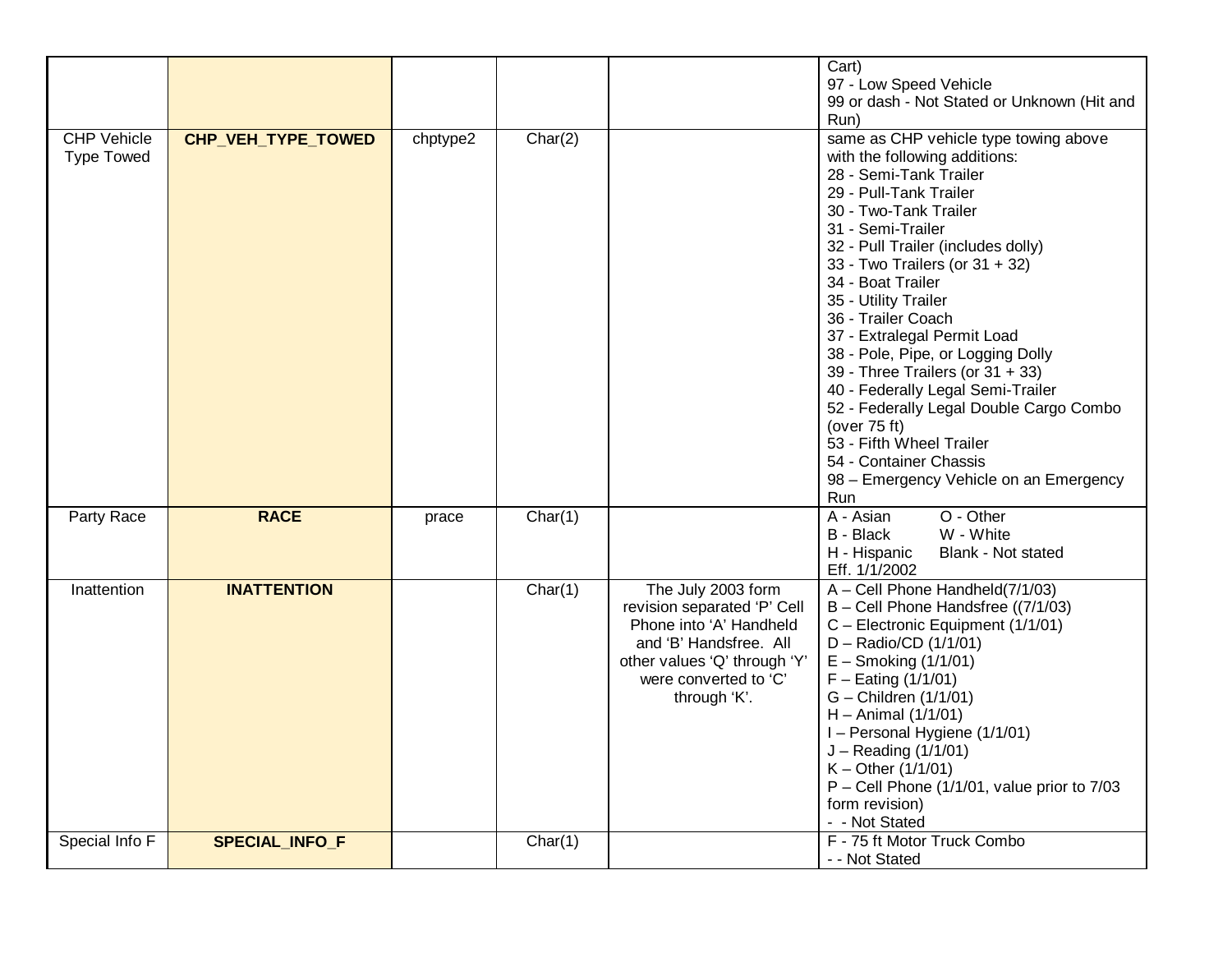| $\sim$<br>Special Info G | <b>INFO</b><br><b>SPECIAL</b><br>. .<br>$\sim$ | Char(1 | 32 ft Trailer Combo |
|--------------------------|------------------------------------------------|--------|---------------------|
|                          |                                                |        | Not Stated          |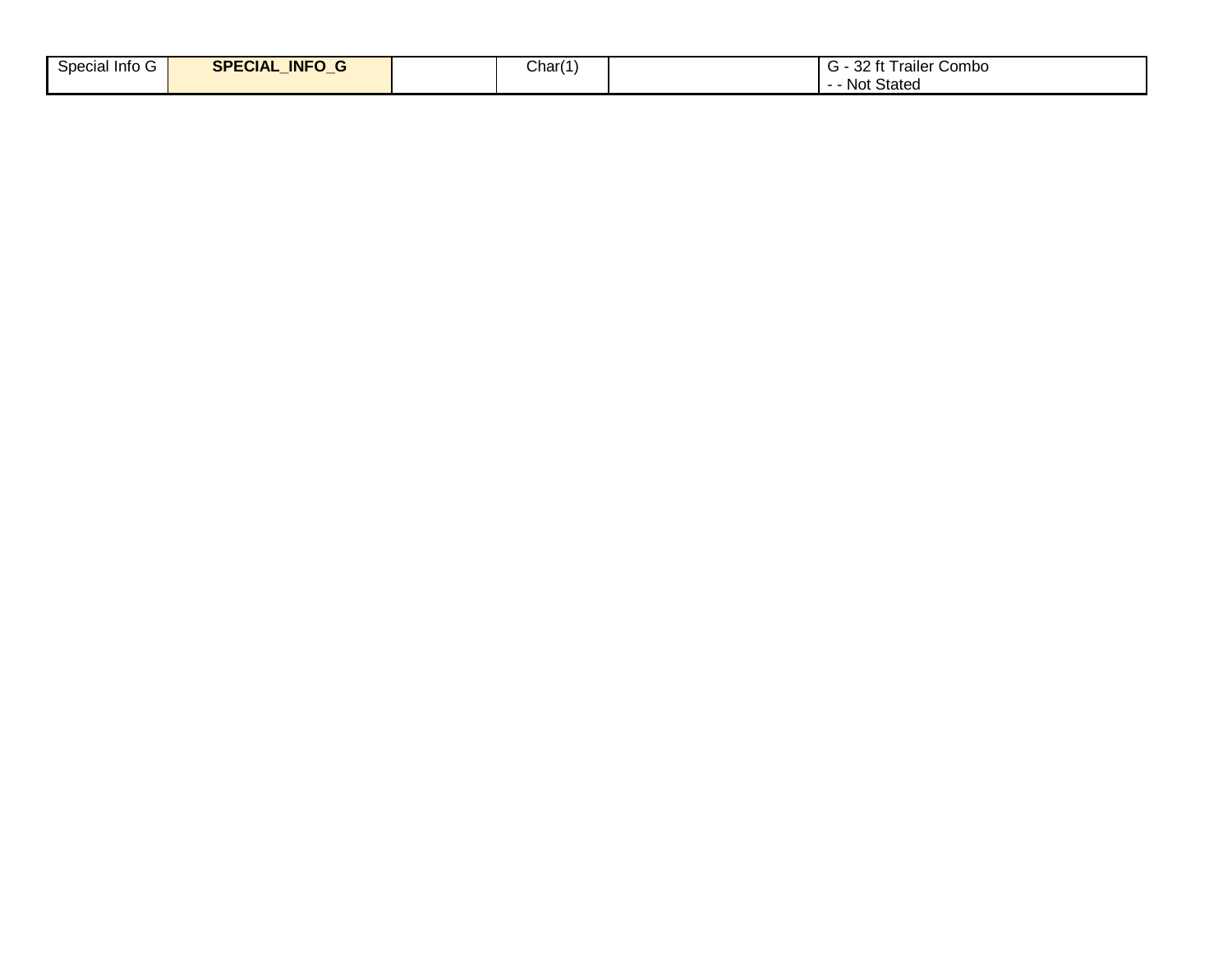## **SWITRS Victim Raw Data Export Layout**

| Case Id                       | <b>CASE ID</b>                 | caseid   | Varchar2(19) | the unique identifier of the<br>collision report (barcode<br>beginning 2002; 19 digit code<br>prior to 2002) |                                                                                                                                                                                                                                                                                                                                               |
|-------------------------------|--------------------------------|----------|--------------|--------------------------------------------------------------------------------------------------------------|-----------------------------------------------------------------------------------------------------------------------------------------------------------------------------------------------------------------------------------------------------------------------------------------------------------------------------------------------|
| Party Number                  | <b>PARTY_NUMBER</b>            | parnum   | Number (3)   |                                                                                                              | 1 to 999                                                                                                                                                                                                                                                                                                                                      |
| Victim Role                   | <b>VICTIM_ROLE</b>             | vtype    | Char(1)      |                                                                                                              | 1 - Driver<br>2 - Passenger (includes non-operator<br>on bicycle or any victim on/in parked<br>vehicle or multiple victims on/in non-<br>motor vehicle)<br>3 - Pedestrian<br>4 - Bicyclist<br>5 - Other (single victim on/in non-motor<br>vehicle; e.g. ridden animal, horse-<br>drawn carriage, train, or building)<br>6 - Non-Injured Party |
| Victim Sex                    | <b>VICTIM_SEX</b>              | vsex     | Char(1)      |                                                                                                              | M - Male<br>F - Female<br>- - Not Stated                                                                                                                                                                                                                                                                                                      |
| Victim Age                    | <b>VICTIM_AGE</b>              | vage     | Number(3)    | the age of the victim at the time<br>of the collision                                                        | $0 - 125$<br>998 - Not Stated<br>999 - Fatal Fetus                                                                                                                                                                                                                                                                                            |
| Victim<br>Degree of<br>Injury | VICTIM_DEGREE_OF_INJURY        | vinjury  | Char(1)      |                                                                                                              | 1 - Killed<br>2 - Severe Injury<br>3 - Other Visible Injury<br>4 - Complaint of Pain<br>5 - Suspected Serious Injury<br>6 - Suspected Minor Injury<br>7 - Possible Injury<br>0 - No Injury                                                                                                                                                    |
| Victim<br>Seating<br>Position | <b>VICTIM_SEATING_POSITION</b> | vseat    | Char(1)      |                                                                                                              | 1 - Driver<br>2 thru 6 - Passengers<br>7 - Station Wagon Rear<br>8 - Rear Occupant of Truck or Van<br>9 - Position Unknown<br>0 - Other Occupants<br>A thru Z - Bus Occupants<br>- - Not Stated                                                                                                                                               |
| Victim Safety<br>Equipment 1  | VICTIM_SAFETY_EQUIP_1          | vsafety1 | Char(1)      |                                                                                                              | A - None in Vehicle<br>B - Unknown<br>C - Lap Belt Used<br>D - Lap Belt Not Used                                                                                                                                                                                                                                                              |